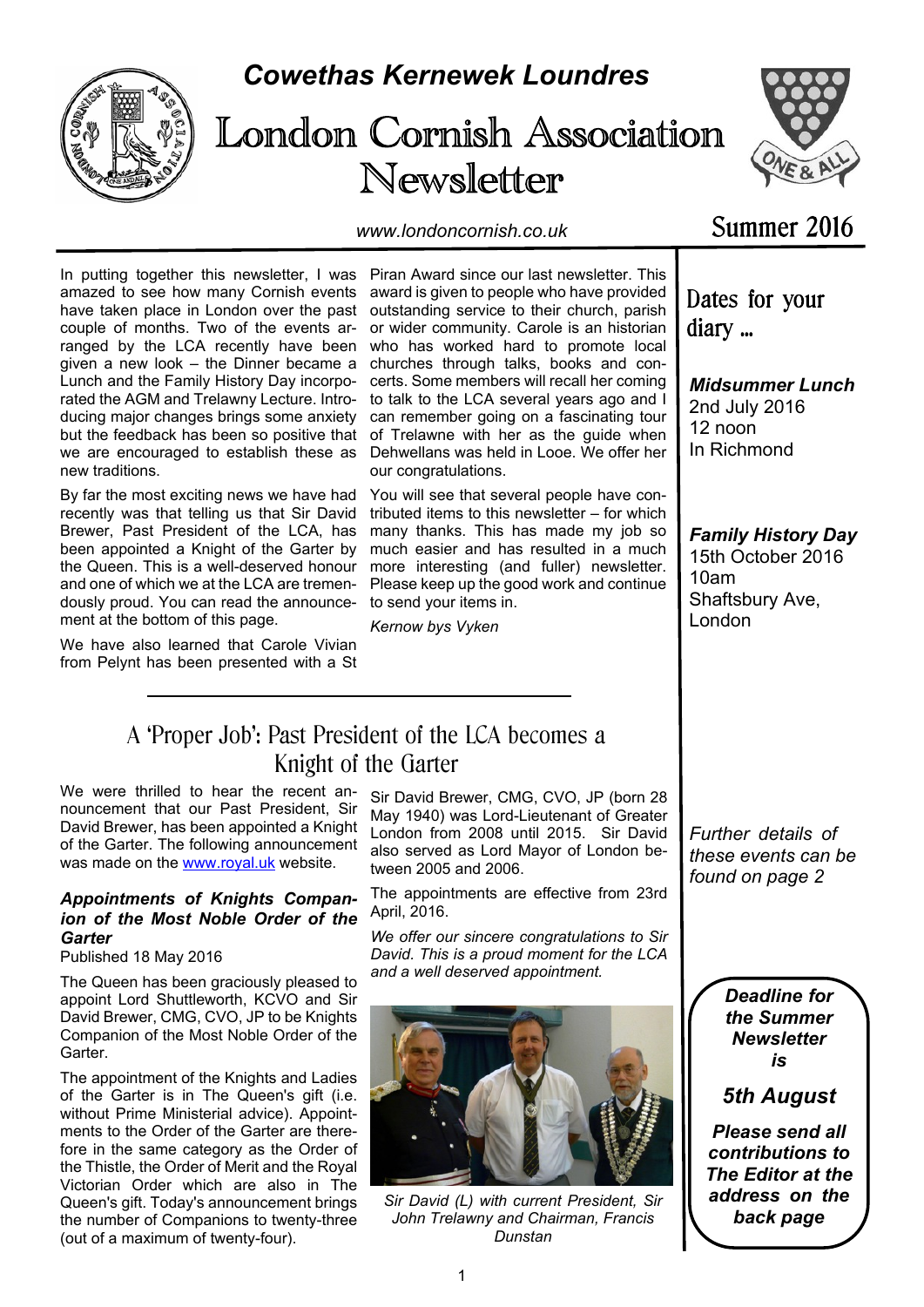# Forthcoming events

### *A warm welcome is extended to non-members who would like to attend any of the London Cornish Association events.*

#### **Midsummer Lunch on the Thames at Richmond**

*Date:* Saturday 2nd July *Time:* 12.15pm *Venue:* The *Waterman's Arms*, Water Lane,, Richmond

*(Nearest tube station – Richmond on the District Line. From Richmond to the riverside area takes about 13 minutes to walk.*

*If you are coming from further afield, there are other options via Waterloo, Vauxhall and the Overground.)*

There are benches and lots of grass if you want to just relax afterwards.

As this is a Saturday in summer, Richmond is likely to be busy – so we will need to book. If you are even thinking of coming please let Francis Dunstan or Jackie Trembath know. Their contact details are as follows:

Francis Dunstan – Email: lca@francisdunstan.plus.com or Tel: 01494 531703.

Jackie Trembath - Email: jackietrembath@sky.com or Tel: 020 77386795

Later in the afternoon, there is to be a barbecue at the London Cornish Pilot Gig Club boathouse, to which we are invited.

#### **Family History Day**

*Date:* Saturday 15<sup>th</sup> October

*Time:* 10am – 4.30pm

*Venue:* Bloomsbury Central Baptist Church, 235 Shaftesbury Avenue, London WC2H 8EP

*(nearest underground stations – Holborn or Tottenham Court Road)*

#### At this event:

*Jolanta Jagiello* will speak on *The Work of the Commonwealth War Graves Commission*

*Sam Drake* who is Cornish and currently studying for a PhD at the University of London will talk about his research which focuses on 14th and early 15th Century Cornwall, exploring subjects such as lordship and lawlessness, King Arthur and the Black Prince, piracy and the Hundred Years' War. He will also refer to the social and economic interactions between Cornwall and London in this period.

*Gill Rifaat* will bring photos, books etc relating to the Cornwall Community in Mexico. These will be available to view during the lunch break and Gill will be happy to answer members' questions.

*More details of the programme for the day will appear in the Autumn newsletter.*

Dates for the 2017 Family History Days are 22nd April and 14th October.

# News of Past Events

#### **A new way…a great success: Annual Anniversary Dining Event 2016**

For 129 years, the LCA has held an Annual Dinner. In 2016, in response to requests from many of our members who did not want to be travelling late at night or have to pay London prices to stay over, we celebrated our 130 Annual Dining Event with a lunch instead. The decision to change such a long-standing tradition was not taken lightly and involved lots of soul-searching and agonising.

Of course the risk one takes when planning a lunch on a Saturday is that it could clash with important sporting events – and this year we hit the jackpot with an important rugby match – England vs Wales. Fortunately, one of the guests, a keen rugby supporter, found a good solution – during breaks, he would dash through to the hotel bar to catch up on the score, then come back and share the news with the others. Another of our members was able to attend the lunch because fortunately, the results of fixtures during the week meant that her team ended up playing on Sunday instead of Saturday. Apart from sport, there was one other unfortunate double booking – member Ben Gilby had organised a special conference at Royal Holloway which looked at the historical, social and political links between London and Cornwall and we are sure would have interested some of our members.



The lunch was held at the same central London venue we have used for the past few dinners. There were daffodils in abundance, sent to us from the Cornish flower growers who have supported us for so many years - Caerhays, Tregothnan and Fentongollan. On entering the room, members and guests were greeted by large table arrangements and the wonderful smell which accompanies massed daffodils. On the catering side, the food was, as always, delicious and beautifully served.

The Principal Guest was Councillor Dora Dixon-Fyle MBE, the Worshipful Mayor of Southwark. In thanking the LCA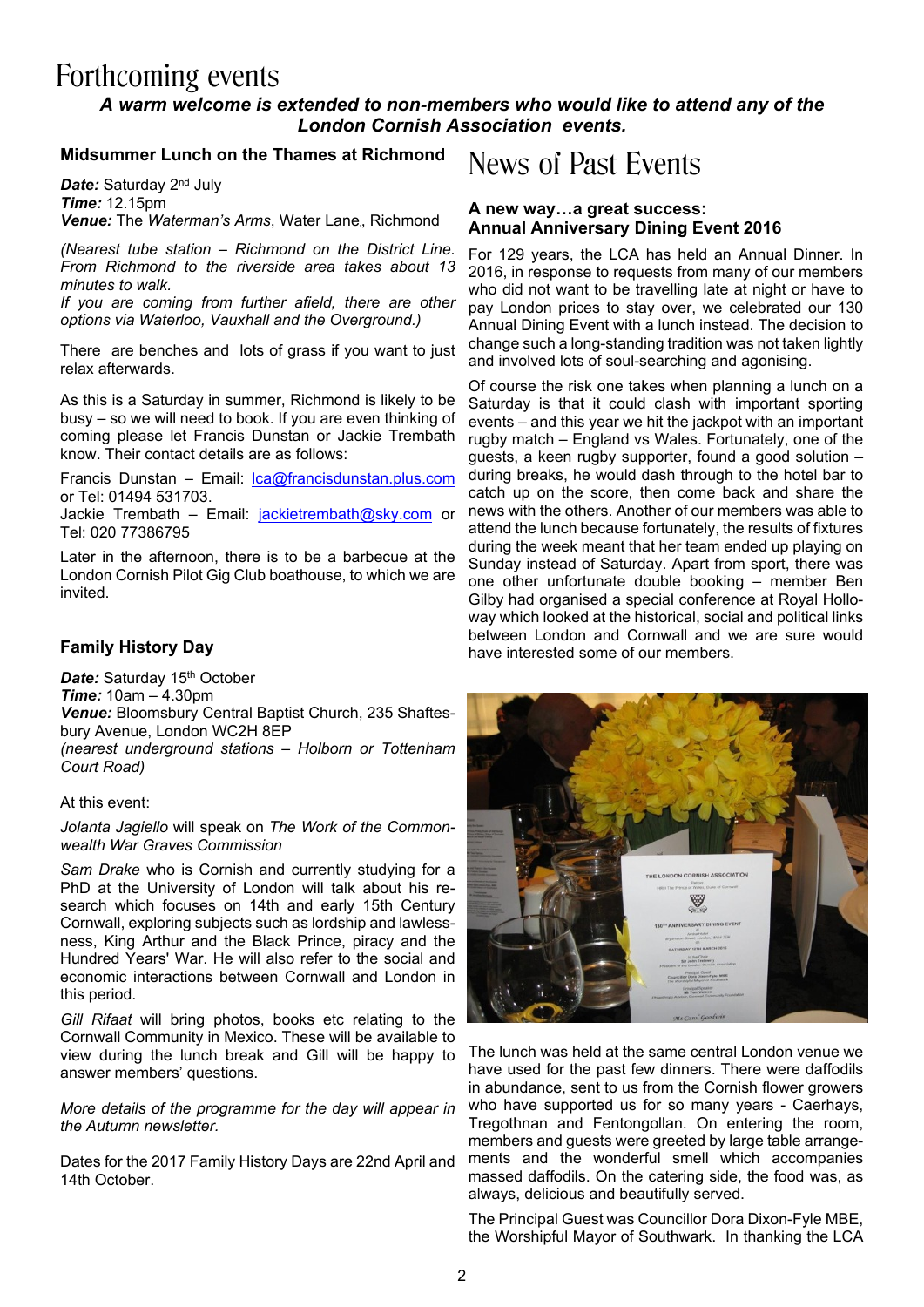of behalf of the guests, she revealed that she had been born in Sierra Leone, a country which was particularly badly hit by the recent Ebola virus. She gave special thanks to Cornwall and individual Cornish people for the tremendous help they gave her country during the crisis.



Our Principal Speaker at this event was Tom Varcoe, Philanthropy Advisor of Cornwall Community Foundation. He gave an inspiring speech in which he talked about how a near fatal illness 10 years ago changed his outlook and made him determined to do something to help others. He became involved with the Cornwall Community Foundation which provides support for communities in Cornwall. The support they provide ranges from an emergency storm fund to events for the elderly and workshops offering creative opportunities for young people. It also promotes small businesses with separate 'catalyst' funds to encourage start-ups. .

Following Tom's speech, 'One and All' joined together with true Cornish spirit to sing *Trelawny.*

Was this event a success? We had lots of positive feedback and an email from one of our guest perhaps sums up what others felt. He wrote...

*Just to let you know again how much I enjoyed yesterday's lunch and thought it was a very well-organised event with an excellent choice of menu and service. I do hope that Council will feel that the "experiment" of holding dinner at lunch-time was successful and can be repeated in future years.*

*My sincere thanks to everyone who had a hand (or two) in arranging it.*



#### **Family History Day and AGM/Trelawny Lecture**

The Family History Day in April had a new look. Following the decline in attendance at the AGM and Trelawny Lecture over the past couple of years, Council took the decision to combine this event with the Family History Day. With 55 people in attendance, this proved very successful.

In the morning session, Paul Holden, House and Collections Manager at Landhydrock delivered the prestigious Trelawny Lecture in which he shared the fascinating stories of the house and the Robartes-Agar family. The afternoon session started with a short AGM after which Debbie Kennett spoke on '*DNA for Beginners'*.

#### *The following report by Carol Goodwin provides an outline of the Trelawny Lecture given by Paul Holden:*

We were delighted to have for The Trelawny Lecture, a talk by Mr Paul Holden of the National Trust on Lanhydrock House, near Bodmin, and the history of the Agar-Robartes family.

Lanhydrock is situated on the edge of Bodmin Moor and set within the densely wooded Fowey Valley. At the heart of this living and working parish are nine hundred and eleven acres of land, once a thriving monastic farming community allied with Bodmin Priory but now managed by the National Trust. The 15th century church, dedicated to St Hydroc (to the west of the house), remains a tangible reminder of the past and present spiritual needs of the community.

The estate passed into private hands at the Dissolution of the Monasteries and was acquired in 1621 by Richard Robartes, later 1st Baron Robartes. Between 1634 and 1651 John Robartes (2nd Baron and later 1st Earl of Radnor) undertook an ambitious building programme to create, what was then, the grandest mansion in Cornwall. Surrounding his seat was an impressive formal garden, a vast sporting park and an extensive and widely scattered Cornish estate which provided the next generation Radnor's with agricultural and mineral wealth.

Being absentee landlords the house and estate were neglected during the early part of the 18th century. However its fortunes recovered first, in 1758, when the Cheshire based Hunt family inherited and again in the 19th century when it passed through marriage to the Agar-Robartes family. During this time the parkland was remodelled, new formal gardens were introduced and an ornamental drive was created to connect the house with the railway. After a fire in 1881 the house was refurbished by the architects Richard Coad and James M MacLaren into, what Lord Robartes described as, a 'modest and unpretentious family home'. And this is how we see the house today as an eclectic mix of Jacobean and Victorian architecture incorporating best practice in the fields of 19th century country house planning, technology and fashion. Today the property remains a social record of the Victorian age.

Raised to the peerage in 1899 (by which time the family boasted nine children) their high-Victorian/ Edwardian zenith was short lived, a consequence of the financial collapse of agriculture and mining and the death of the son and heir during the Great War. This generation, like their predecessors, were renowned as benevolent landlords, charitable employers and philanthropists. In 1953 the 7th Viscount Clifden gave the property to the National Trust. The male line eventually died out in 1974 but their kind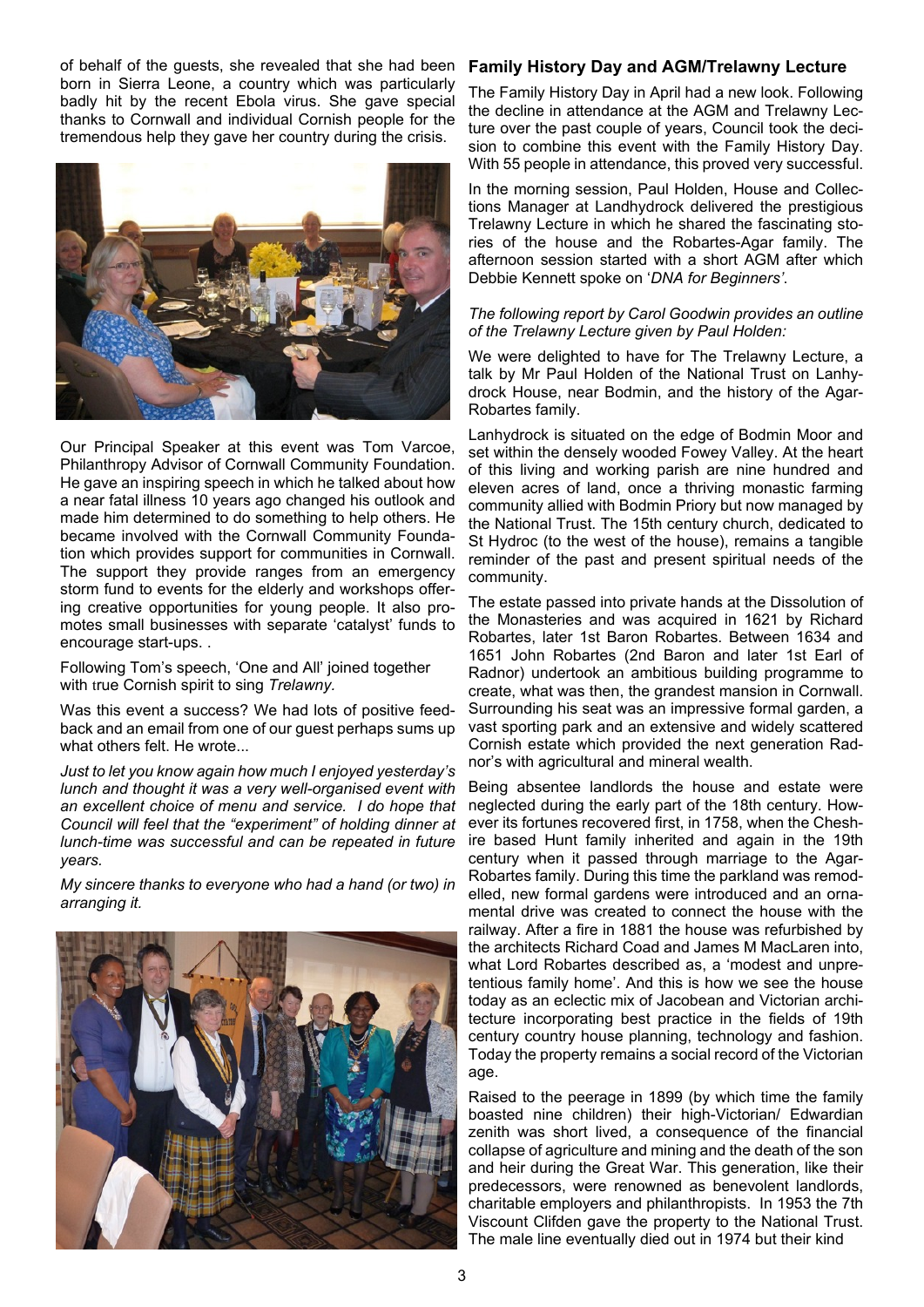and compassionate nature is still fondly remembered and a well-known authority on mining. He comes from within the parish today and remains central to our spirit of place.

A thoroughly enjoyable and interesting talk and a good choice as the *Trelawny Lecture*. \_\_\_\_\_\_\_\_\_\_\_\_\_\_\_\_\_\_\_\_

We were privileged to have two members of the *Toronto Cornish Association* – John Webb and Sue Cox - with us at this event. John gave a short presentation on the TCA telling us about, amongst other things, the flag raising ceremony the Association organises at the Toronto Town Hall every St Piran's Day.

At the end of the talk, they kindly presented us with a copy of the book *Cornish Emigrants to Ontario Volume* ll which was compiled by members of the TCA. More details of this book can be found elsewhere in this newsletter.

If any of our members would like to read this book, please contact me at the address on the back page of this newsletter.



*John Webb tells us about the Toronto Cornish Association*



*Sue Cox of the TCA and Chairman Francis Dunstan*

The report on the talk about the mining landscapes of West Penwith which was given by Peter Stanier at the October Family History Day was inadvertently omitted from the Spring newsletter. It is therefore included here.

#### *Report on the October Family History Day talk by Dr Peter Stanier 'Botallack and Levant: Mine Landscapes in West Penwith'*

The second of the October [2015] Family History Day speakers was Dr Peter Stanier, an industrial archaeologist Owl. He drew upon a wide range of pictorial, photographic

Liskeard but, as he amusingly told us, his only claim to personal family experience of Cornish mining is through a 2X Great-Aunt who married into an important mining family.

His introduction covered a brief history of mining in Cornwall from its earliest days through to its decline in the second half of the 19th century and its eventual demise in the 20th century. This long history has left a legacy of a mining landscape unique to Cornwall with its immediately identifiable engine houses, its mining villages and Methodist chapel and now recognised by UNESCO. To help us understand the reasons for the landscape features of mining he gave us a brief overview of the minerals found – mainly copper and tin, but also zinc, arsenic lead and silver - and a short history how they were worked and processed. He described the vertical pattern of lodes and the shafts and levels excavated to access the ores; the problem of water in the mines and the adits built to drain them; the processes involved in extracting and bringing the ore to the surface and refining it once above ground. Each of these activities has left a legacy in the landscape which changed over time as technological developments rendered some features redundant and others supplanted them.

Peter noted that much of the landscape reflects the gradual introduction of processes and machinery through the late 18th and 19th centuries. First water power and water wheels were replaced with steam, which in its turn was succeeded by more modern sources of power, principally electrical. As the mines went deeper, pumping engines and the buildings to house them appeared in the landscape. Many are still visible today albeit without their engines and usually roofless. Originally, ores were brought up to the surface by horse whims which were largely covered by timber housing which has now disappeared, but the central granite stone of the horse round may still be visible. The winding engines employed later and in larger mines were housed in stone buildings, and like the engine houses can still be seen, roofless and empty. Stamps to crush the ore, originally powered by water, were later driven by engines, and housed in more substantial buildings that have survived. The small waterpowered blowing houses used charcoal for smelting and built near water, were later replaced by smelting houses across the districts. Calciners, used to burn off the arsenic, also appeared in the landscape.

Thus gradually the typical characteristics at the head of the mine developed - the solidly built engine house, the less sturdy boiler houses, the whim or winding engine house set a little further back from the shaft, the characteristic round chimney stacks, the pools where water to feed the engines was collected, the dressing areas where the ore is refined, the mining offices such as the count house, often surviving through being converted into houses, and the 'Dry' in the larger mines where the men changed into and out of their working clothes. Many of these features have decayed or disappeared over the years, but as their significance has come to be increasingly recognised, those still in existence are now being retained where possible.

In explaining the mining landscape Peter concentrated on the St Just area where the mines go under the sea and containing the mines of Botallack, Levant and Geevor as well as a variety of smaller ones such as White Wheal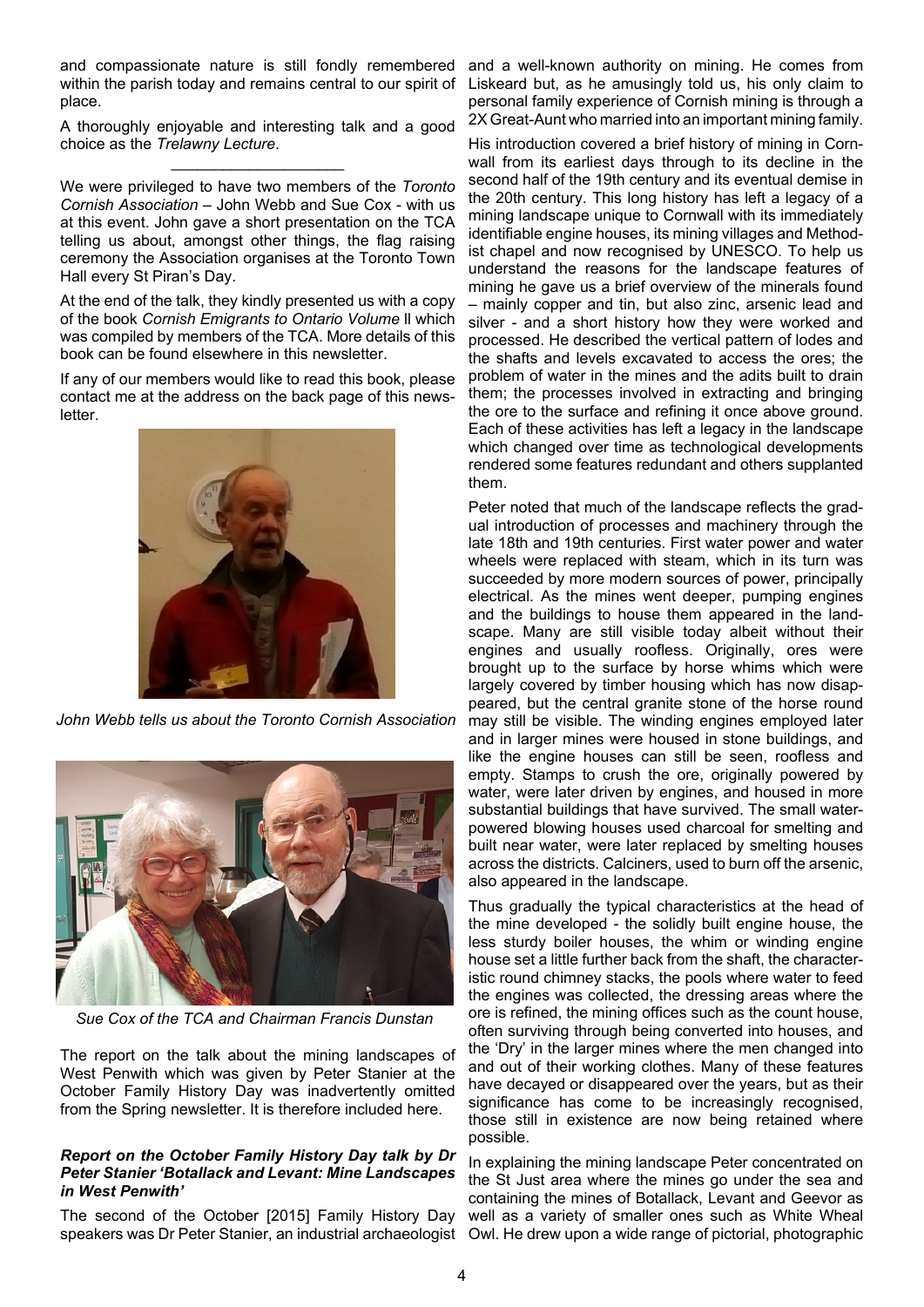and map illustrations associated with these mines in order to illustrate his points, providing us with snapshots through time of the development and decline of mining in the area. He compared early and later 19th century maps and sketches to show how even at a comparatively early point there were residual features of an earlier mining landscape. He drew on historical and 20th century literary sources, such as the writings of R.M.Ballantyne and Wilkie Collins to provide accounts of mining in their time and to indicate the importance of Cornish mining in the wider culture. He presented slides illustrating existing mining features in the landscapes, many of them in a ruined state and partially hidden by the undergrowth. These visual aids clearly brought to life the mining features he referred to in his talk. Peter also mentioned the contribution of Cousin Jacks to mining across the world and the mass emigration associated with the decline of mining in Cornwall. He finished his talk with slides showing Cornish mining features in areas as far apart as Australia, the Virgin Islands, South Africa and South America.

Whether or not one had mining ancestors and was personally involved in the subject, this was an informative and engaging talk which captured the long history and the cultural importance of mining in Cornwall and its expansion across the globe. It fully described the development of the surface features associated with Cornish mines over time and provided us with a comprehensive guide to what might be seen if we ventured into the mining landscapes still evident today. Gill Penny.

#### **Visit to The Imperial War Museum**

Mary Timmins kindly arranged the visit to the Museum on 2nd June to meet at 11 am. Regrettably only four people came, namely: Mary and Ray Timmins, Francis Dunstan and Carol Goodwin.

The Museum is situated in Lambeth Road, London and was founded during the First World War to make sure that we never forget what it is like to live in a world torn apart by conflict. Since then, the Museum has spent a century recording the way in which war continues to impact on the lives of service personnel and civilians. From the fighting front and the home front, there are collections of weapons, uniforms, vehicles, flags, maps, medals, films, audio recordings, photographs, diaries, letters etc. that give a sense of how war looks, sounds and feels. The collection covers 5 floors.

It was the School Holidays so was exceptionally busy but not too bad to be able to see all that is there. The only problem was that there was so much to see – too much for one visit! Our feet were feeling tired too! I must say, however, that there were plenty of seats on the floors to take a break.

Those of a certain age would be able to reminisce on the old TVs, laundry equipment (an old mangle!) and rationing that were on Level 1. There was the story of a family with 10 children that lived in South London and what they lived through during the Second World War and afterwards.

Rather than all four keeping together, we split up.

I am very interested in the Special Operations Executive (which is in the Secret War section). The SOE agents were created to take the fight back to the Germans. It

actually operated around the Globe, supporting resistance movements and mounting subversive operations behind enemy lines until it was disbanded in January 1946. One of these agents was Violette Szabo – in the accompanying not-so-clear picture taken from my smartphone - who was the first woman awarded the George Cross. She was captured by the Gestapo on her second mission, tortured and sent to Ravensbruck concentration camp where she died in 1945.

A definite MUST to go again to the Imperial War Museum - and it's free!

*Carol Goodwin*



*A display focusing on Violette Szabo*



Cornish people left Cornwall in large numbers in the latter half of the 19th and the early part of the 20th centuries when the mining and fishing industries at home hit hard times. They set off for several countries, including Canada where Ontario was a popular destination.

This second volume of the *Cornish Emigrants to Ontario* looks at the histories of several of those migrant families. Their stories have been told by members of the Toronto Cornish Association, and what an interesting collection it is, It ranges from the Sleemans who established a brewery (which still provides liquid refreshments for TCA events!) to the aviation pioneer, Leonard John Trip.

The many illustrations and easy style make this an interesting read.

*We are most grateful to the TCA for giving us a copy of the book, personally presented by their member, John Webb who joined us at the Family History Day in April.*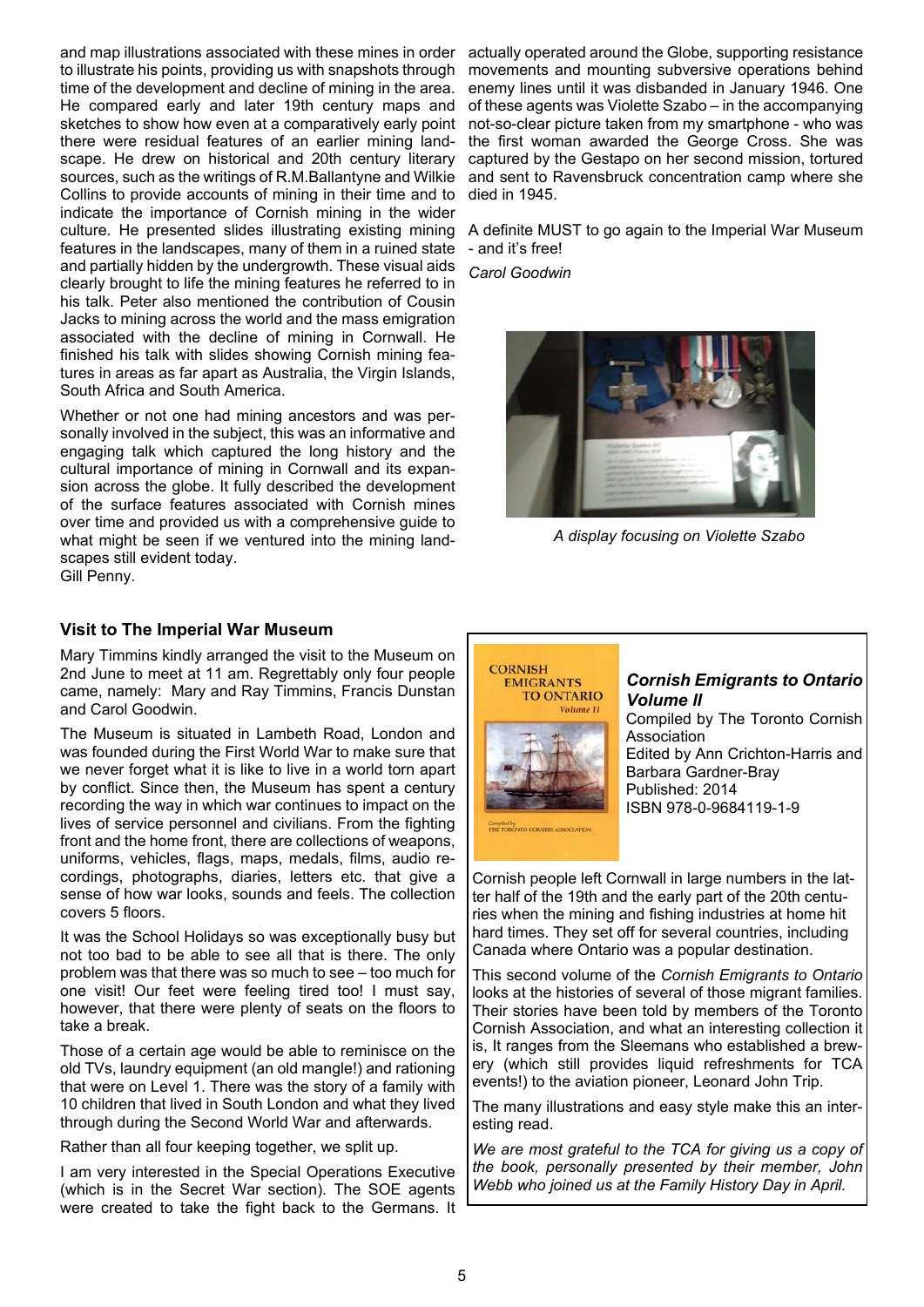# News of Other Cornish Events

### **Cornwall Club London Event**

#### *Kernow Bys vicken*

Now there's a good start for a report on a Cornish event held on the 11th May 2016. A meeting with two short speeches, some excellent Cornish food served by the Cornish boys and maids who prepared it, (served on outsize cricket bats) a Prize Draw for a special weekend in St Mawes, later auctioned (what excitement!) and a collection of Cornish supporting people, all together in a wonderful venue, i.e. at 2 Temple Place, London, down on the Embankment. The LCA was well represented by Graham G Norton, Dr Barbara Hosking, (accompanied by Miss Margaret Hyde), Mrs Deborah Hinton, our Past President Sir David Brewer and Lady Brewer, and myself.

The organisers of this splendid event were *The Cornwall Club***\***, a group under the banner of the Cornwall Community Foundation and present were the Hon Evelyn Boscawen, (Chairman of the Cornwall Community Foundation), Tamas Heydu (Development Director) and Thomas Varcoe. (Philanthropy Director). The latter was the Principal Speaker at the LCA Annual Dining Event, a special Luncheon in March.

It was wonderful to meet those who may well become the Good and Great of the future namely the members of the London Cornish Pilot Gig Club, (Chairman Lenny George and Secretary Peter Chalkley) with their crew. Also, members of the Wrecker's Wednesday, a London based Cornish Club, (bringing back memories of the LCA Trelawny Club for young members of years past) and the young Cornish Chefs

We were given a preview of a scheme to be launched on 19 May 2016, called the Second Home Owners Scheme which encourages people who love Cornwall to donate one week's rent per annum (or the equivalent if not rented) of a second home in Cornwall.

So, all in all, *One and All* enjoyed an excellent evening. I encourage readers to have a look at the websites of the organisations mentioned above, and find out what Cornwall is doing in Philanthropic and cultural terms and to see if you can help.

**\****The Cornwall Club, an initiative of the Cornwall Community Foundation, is designed for those who love Cornwall and want to participate in the effective support of the county. There are many people living away from Cornwall who still want to help Cornish causes. The Cornwall Club is a simple scheme aimed at achieving exactly this. All monies received are ring-fenced and used to help urgent need and crisis at the discretion of Cornwall Community Foundation.*

*Dr Francis E Dunstan*

### **Cornwall Connections Conference**

Saturday 12th March saw a fascinating day of discussion as the first Cornwall Connections Conference, a joint initiative between the Faculty of Geography & Earth Sciences at Royal Holloway, University of London and the Institute of Cornish Studies, was held.

The event was the first time that the ICS had been involved in a conference outside of the territorial borders of Cornwall. The day examined historical, social and political links between London and Cornwall. It also celebrated the unmistakable sense of *difference* between Cornwall and metropolitan centred England.

The day began with a presentation by Dr. Lesley Trotter, an associate of the Institute of Cornish Studies. Her paper was entitled *Cousin Jacks and Cockneys*, and examined the history of migration between Cornwall and London. Among the points raised in the presentation was the fact that, in 1871, most of those moving to London were over the age of 20, and so unlikely to have become domestic servants. It was also noted that the occupations of those moving to Cornwall from London mainly worked in the fields of military (some retirees), managerial jobs, education and the clergy – all areas which would have varying degrees of power over the native Cornish.

Tom Fidler, a MPhil student at the ICS presented a fascinating paper called *Great Western Railway – Bridging Cornish Communities To London*. This work is to form part of Tom's PhD studies which commence next year, linked to the theme of Border. The paper revealed that it was not until 1859 that a Cornishman was able to travel the length of his own territory, and the impact that the coming of the GWR had on opening Cornwall up for business. With the opening of the bridge across the Tamar, Tom highlighted the fact that this led to Plymouth becoming a metropolis of the West, with workers travelling into the city from Cornwall. A question was raised as to who got the best financial outcome from this – Cornish workers able to work in Devon, or Plymouth and the wider county where extra revenue was generated.

The third presentation was from Dr. Garry Tregidga, Director of the University of Exeter's Institute of Cornish Studies. Entitled *Metropolitan Catalyst? The Celtic Revival and the London Cornish Association*, Dr. Tregidga looked at the influence that the LCA had in terms of creating a large group of exiled Cornish in London who could come together and form a large marketing tool for Cornwall. By the end of the 1890s, over 400 people would be attending the LCA's events. Whether or not the LCA recognised its potential was questioned as, unlike other Celtic groups, they were not particularly politicised. The future relevance of the LCA was also briefly discussed in relation to the lack of young blood coming into the organisation.

Before lunch, I presented a paper entitled *London Cornish RFC: A Political Statement or Just Another Rugby Club?*

# Condolences

It was with great sadness that we heard that member Fred Hancock's daughter died of cancer in March. Fred had been supporting her in her home in her final days. Our thoughts are with Fred and the rest of his family as they deal with this new sorrow – Carol's death comes just months after her mom and Fred's wife Barbara passed away. Our thoughts are with the family and their friends at this sad time.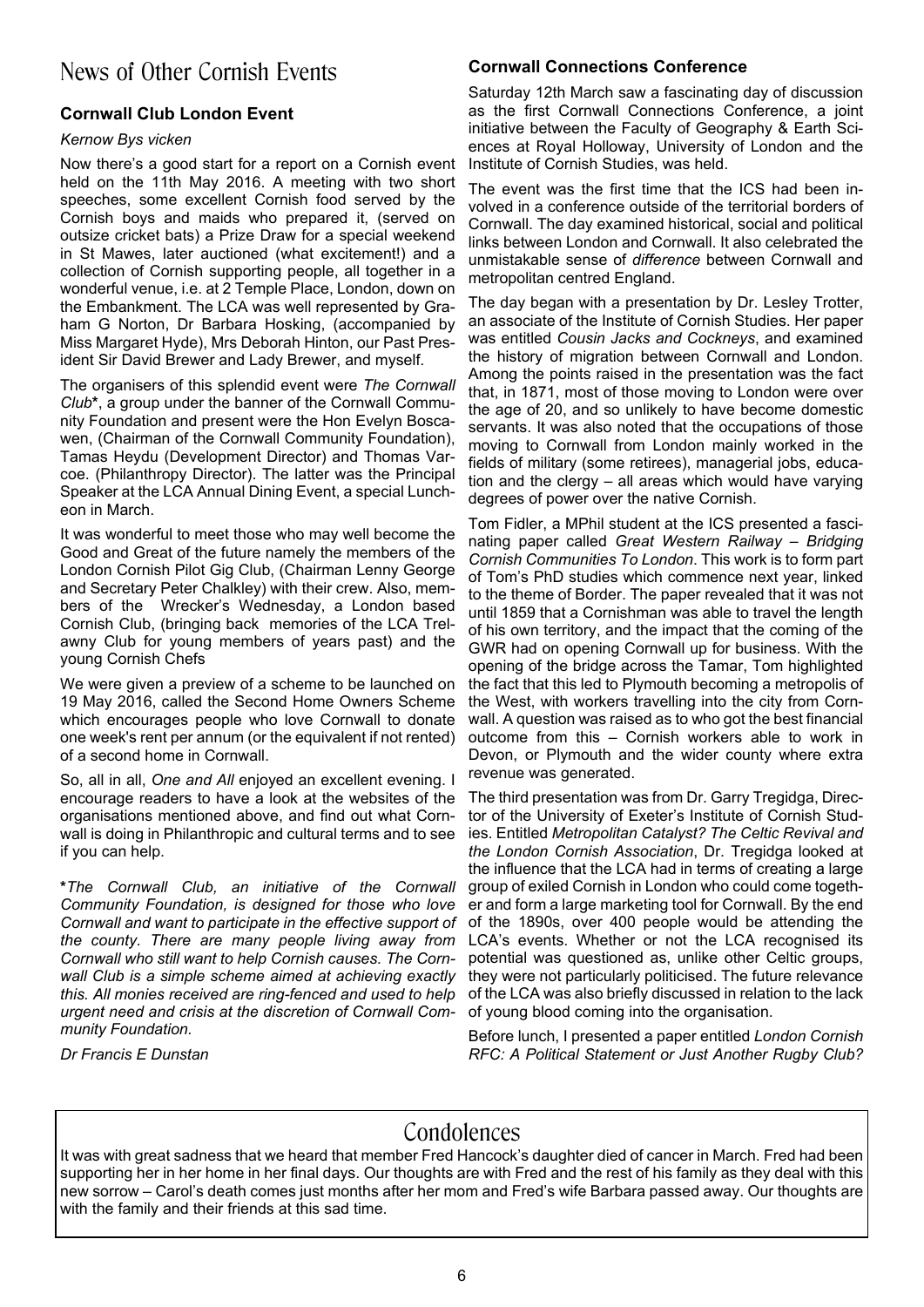Drawing on Social and Cultural Geography theory from the likes of Vidal de la Blache, Paasi and Niezen, I charted the history of Regional Identity theory and the pull of indigenous groups/diaspora in keeping important facets of native culture together. Looking at the history of rugby in Cornwall and its status as a strong identifier of 'national identity', I linked this theory to the necessity of the formation of a rugby club for Cornish exiles.

After a lunch break, renowned author, playwright and academic, Dr. Alan M. Kent charted the history of representation of the Cornish on stage from the importance of the early Plen an gwary, which Will Coleman sees as "bastions of resistance". Dr. Kent brought the story up to date with details about the performance of his version of the 'Origin of the World' mystery play from the Ordinalia at Cubitt Park, London, and how important it was for the actors involved to spend a week in Cornwall, immersed in Cornish Culture and Identity. The end of Dr. Kent's paper explored the significance of the film 'Tin' which began life as a novel and was then adapted.

Dr. Ruth Heholt of Falmouth University presented a unique exploration of *The Hammer House of Cornish Horror*, which began by looking at Gothic Horror in the novels of du Maurier before focusing on two 1966 B-movies, *The Plague of the Zombies* and *The Reptile* which were both set in Cornwall, but crucially filmed in the South-East of England. In the films, Cornwall was seen as a 'wild and dangerous landscape' and a place of 'otherness'.

After a short tea break, Jeremy Gong, a PhD student at Kings College, London delivered an excellent paper called *London and The Periphery – Absence of Cornish Nationalist Violence Over The Past 100 Years*. Jeremy began by charting the history of Celtic terrorism movements from the IRA in Ireland, to Wales' *Meibion Glyndwr* and the Scottish Socialist Republic League. The absence of a major Cornish resistance movement was discussed, with reference to the movements of *An Gof* in the 1970s and 1980s and their failure to carry out larger atrocities across the border. Gong pointed out that there is a major discrepancy between money coming into Cornwall  $(E1,600,000,000)$  compared to that going out  $-$ £1,960,000,000. With this, plus income levels of over 24% lower than that across the Tamar, Gong pondered what more would need to happen before the Cornish graduated from micro-resistance movements to more typical terrorist movements.

Following this was Tim James' paper called *The Exploration of Cornish Culture By Mass Tourism*, which pointed out the consequence on the Cornish economy with the construction of the M5, and the Anglicization of many events simply attract the tourist pound. The changing of the Golowan and Tom Bawcock's Eve festivals from Methodist roots to attractions and the consequences of this were discussed.

The day was brought to a conclusion by a brilliant presentation by Mark Elton on *Wreckers Wednesday and Kernow In The City*. Mark showcased the outstanding work that his group are doing to keep the Cornish flag flying in London among the Exiles – with Cornish music, poetry and music celebrated each St. Piran's Day weekend. This has been so successful that a monthly celebration of all things Cornish has been spawned in the shape of *Wreckers Wednesday*.

It is hoped that the papers from the day will be published in the future, and that there will be other Cornwall Connections Conferences in London, and at other locations around the UK and, even the globe!

*Ben Gilby*



*Some of the presenters and delegates from the Cornwall Connections Conference at Royal Holloway, University of London (Photo: Garry Tregidga)*

#### **Colliderscape Exhibition at the APT Gallery**

At the end of March, I had the pleasure of visiting the *Colliderscape* exhibition at the APT Gallery in Deptford. The gallery is tucked away in an industrial area and stepping into it was like stepping into a haven of peace, away from the hustle and bustle of the railway and nearby busy roads. All you could hear were a range of evocative sounds which formed part of the exhibition and provided a lovely backdrop to some fascinating art works.

I really enjoyed the exhibition, which showed off the work of four visual artists. Several different art techniques were used by the artists - pencil sketches, photographs, oil and acrylic paintings and film clips – not to mention art using 3D artefacts such as mirrors and a cinema seat And all the time, sound – from 'technical' sounds to bird song

Cornish artist, Jacqui Wedlake Hatton contributed several works, most of them oil paintings. These were clearly influenced by her experience of living in Cornwall and showed peaceful green country scenes, primarily of trees.

I loved Jacqui's pieces which were large and bold, but was also enthralled by others which used what, to me at least, were less conventional art techniques such as photographs and film. One in particular which impressed me was *Chroma Jive* by Nicki Rolls in which two autumn leaves danced around the screen to some delightful sounds. Fortunately there was a comfortable seat nearby so I could just relax and enjoy watching them twist and turn.

Although the exhibition was fairly small, I really enjoyed it. I just wish it had been on for longer so that more of our members could have got to see it.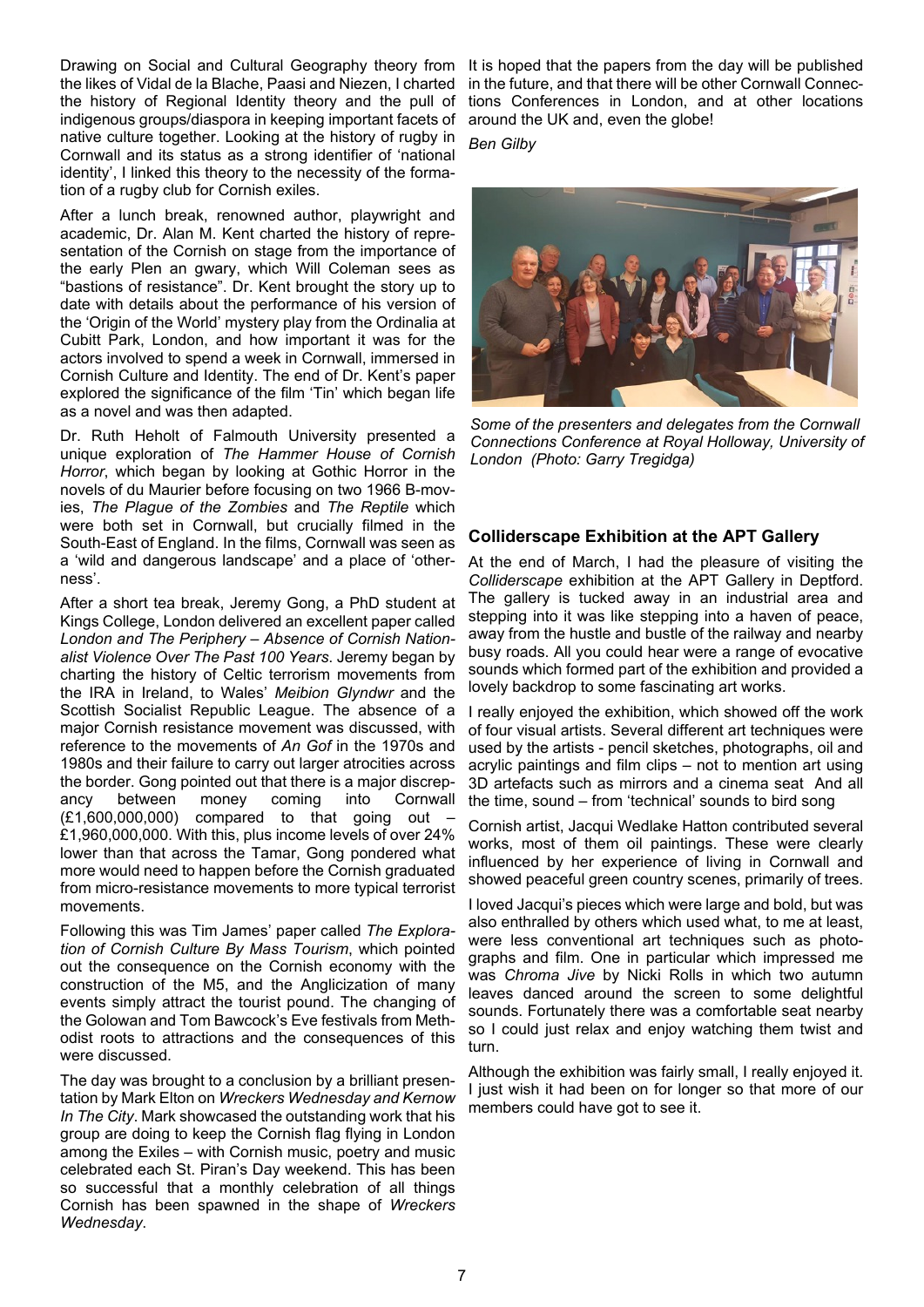#### **Lunch and the Rosyer Lecture**

Last Saturday June 2nd, eight LCA members: Carol, Jackie, John (Carbis) Graham G Norton, Eddie and Val, Lorna, and I attended a special lunch at Penderel's Oak Pub in Holborn. We had a most enjoyable time with good food at reasonable prices. We were building up strength before attending the 27th Rosyer Lecture at the City Lit in Keeley Street, close by. Our LCA Member Hilary Padden, welcomed us to hear all about Cornish 'Plen and Gwarri', amphitheatres where the mediaeval Miracle Plays used to be performed - in the Cornish language of course. The lecture was given by Mr Will Coleman, who is an expert on the subject and for further information he referred to his book, copies of which were available.

Two of these Plen and Gwarri are easy to find and are well documented, at Perran Round, near Perranporth and at St Just (in Penwith). Many others are the subject of conjecture. It is said that all Cornish parishes had one, circular or elliptical in shape, and of various sizes. Equally spaced places around the circle were given special names, as in stage directions.

Finding the others is a real detective story: clues are often seen as a semi-circular part of a field hedge which .otherwise follows a straight line. In tracing them the problem is the march of time and the lack of much literature on them. Will's map shows 32 places where a P & G might exist. Including Ruan Minor, Sancreed (Beacon Crescent), St Stephen in Brannel, Tresawsen, Gwithian, Kernick, Cubert near Newquay, (a road runs right through the middle of where the playing place once stood.) and Bodmin. In Cadgwith you can see the circular shape, but it's completely overgrown

The name (in various spellings and forms, occur as current place names i.e. Plain and Gwarry in Redruth, and just South of Truro at Playing Place. St Hilary parish has 'Plain and Gwarry' Lane.

That ole King Henry the Eighth has a lot to answer for. Among his many dissolutions was Glasney College in Penryn , dating from 1265. In 1549 during the Cornish Rebellion, the Cornish Language was linked to it,a quarter

of the population were killed, including 900 in 10 minutes. In Elizabeth 1st time the P & G plays were seen as a Catholic event (Popery), and the miracle plays were banned. This event really signalled the end of the Cornish Language.

I hope I've given a flavour of Will Coleman's enthusiastic Lecture and have encouraged you to look for the signs of the Plen and Gwari in Cornwall.

*Francis Dunstan*

#### **St. Piran's Day Event – John Lewis**

John Lewis Food Hall usually celebrates St. David's Day, St. George's Day and St. Patrick's Day but this year they decided they would also celebrate St. Piran's day, 5th March. St. Piran's day this year was on a Saturday.

There was a picture of a St. Piran's flag and someone asked why it was not in colour. The person on the stand explained it was supposed to be in black and white! There was also a sign which (I am told) said Happy St. Piran's Day in Cornish. (I do not know Cornish!)

There was a tasting of four wines from the award-winning Camel Valley Vineyard; two still wines, (Bacchus and Pinot Noir Rosé) and two sparkling wines; and of three Cornish ales from St. Austell Brewery.

They also had some free samples of Cornish clotted cream on scones. I was told this was very popular and did not last for long - they ran out of scones and then put the clotted cream on Welsh cakes instead! There was also a free tasting of Cornish cheddar, but by the time we arrived, there were only crumbs left.

I was hoping that the Cornish wines would be available to buy by the glass in the wine bar but unfortunately this was not so.

John Lewis had obviously gone to a lot of trouble for this. I will find out if they are going to repeat this next year, and, if so, it would be nice if we could give them more support.

*Mary Timmins*

# London Cornish Association AGM 2016

#### **Chairman's Report**

Well, what do I write this year, to be different from last year and the year before? The Association is run by a small number of dedicated people with some additional members assisting. This coming year will be my fifth year as chairman and apart from a one year break, I've been Hon Gen Sec since 2003.

#### Other long serving members are:

Rosemary Dean (Hospital Visiting since 1992), Graham Pearce (Membership Sec since 1994), Kath Slatter (Social & Catering since 1996), Jackie Trembath (Treasurer since 2003,) Elizabeth Broekmann (Editor since 2005). We are delighted that Graham Gendall Norton (Publicity), Tony Wakeham (Visits) Mary Timmins (Visits and FHG), Carol Goodwin (Website and FHG), Dr Gill Penny (FHG) and Chris Burgess (FHG), continue to carry on the running of the Association, which is grateful to all the above for all that they do.

Email Communication between the officers and the membership would be made much easier if members who have registered their email addresses with LCA would respond to its emails. A one word reply would do – *'received'*. Significantly most of the apologies I have received for the AGM have come via email.

We celebrated the 130<sup>th</sup> Anniversary of the LCA Dinner by having a lunch instead. What a good idea! The change seems to have been well accepted. Forty eight sat down for lunch. We would have been well over fifty if some regulars who couldn't come, did. Let's hope combining this year's AGM and Trelawny Lecture with the Family History Day will prove as successful.

Monthly lunches continued throughout the year, with rather poor attendances, usually at Penderel's Oak restaurant, Holborn. However, the New Year Lunch there proved as successful as ever .These started in 1997.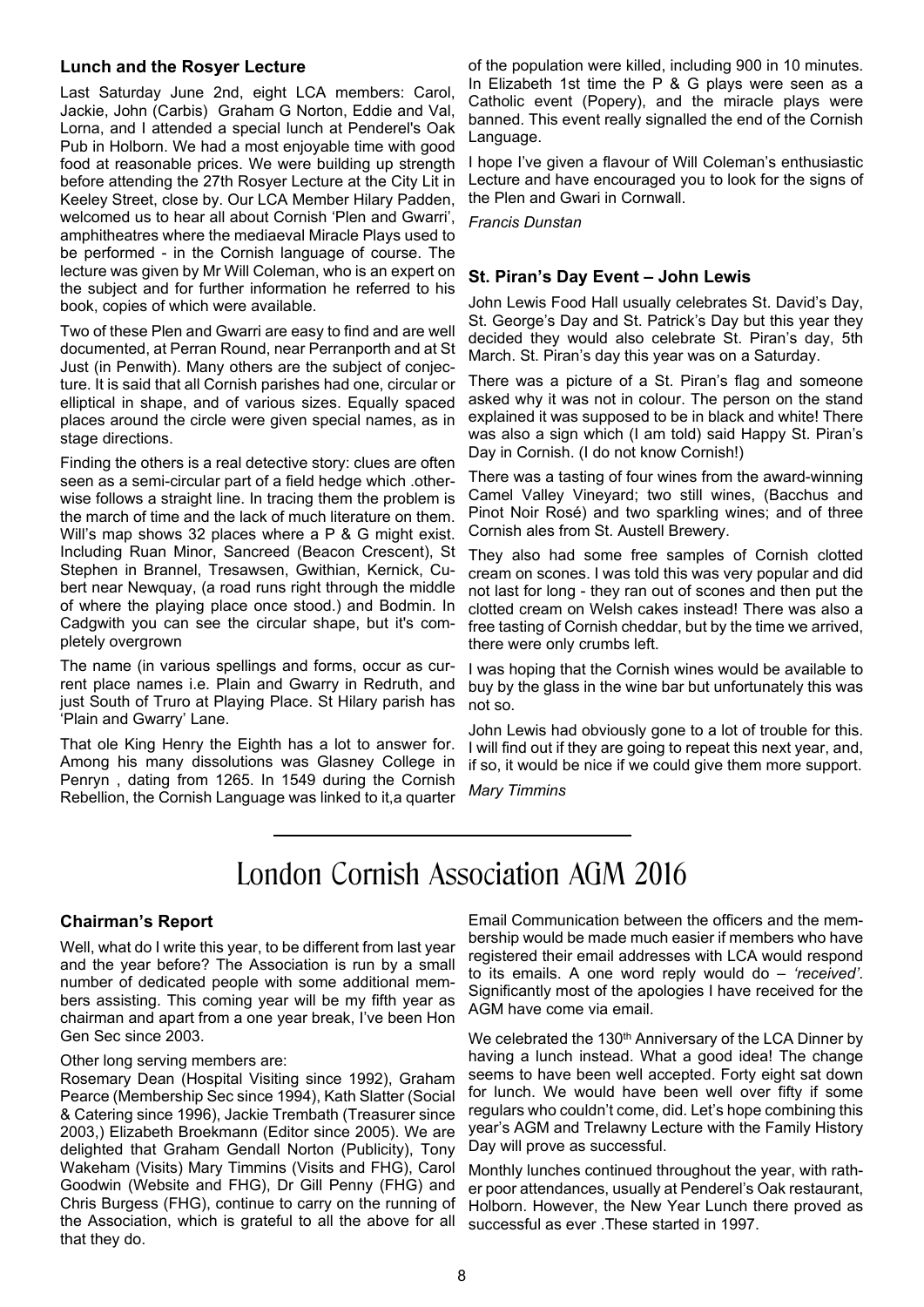You will find the other reports attached. The Treasurer's easier. Then the form can be printed from the website and report shows a loss of only £6!! A credit to all concerned, and to our members for support.

The expense of hiring a room in London limits the LCA's activities, resulting in no social meetings with talks, as such.

Once again a decline in attendance at the Trelawny lecture / AGM proved costly as we had to pay hall hire and the speaker's travel expenses. Currently as I write, 55 attendees are expected in 2016, which means that we are likely to cover our costs. *Moral*: the more who come, the better the finances.

The Editor pleads for members to send in material for the Newsletter. Surely somebody must go on holiday, and take some photos. Send them in with a caption. We thank Liz for her long-time dedication but bemoan the fact that she has found it necessary to write most of the copy herself.

I'll finish where I started. We would like to recruit new members and encourage current members to help run the Association The success of the updated Website is seen in that casual surfers are aiming to join us. However, personally, I must say that I feel very stressed at being Chairman (not too onerous) and also Hon Gen Sec (intense at certain times) with no Vice chairman to spread the load. There will come a time when.......Any offers?

*Francis Dunstan (Chairman)*

### **Publicity Report**

Our effort was focussed on collaboration with the Cornwall Community Foundation. Its Development Director, Tamas Heydu closely collaborated with us in sending out two detailed press releases to the Cornish media, the first announcing that our Annual Dining Event would have as Principal Speaker Mr Tom Varcoe (from Fowey), their Philanthropy Advisor. This preliminary release carried detailed background information about the LCA, our,current activities and our contact details.

A further release followed the event. It reported Mr Varcoe as saying what a pleasure it was to learn first-hand of the remarkable history of the LCA, that has been *'a focal point for so many people outside the Duchy for well over century'*, and how we co-ordinated news of the Cornish worldwide. This release was accompanied by a photo of principal guests with Sir John and Lady Trelawny, taken by the LCA's guest photographer.

The April e-newsletter of the CCF featured this event, and carried our photograph. This newsletter is sent to 3,500 recipients: community and business leaders, including County and local Councillors, the media, charitable and business organisations throughout Cornwall.

*Graham Gendall Norton (Publicity Officer)*

#### **LCA Website**

The website has been most useful this past year, enabling the Association to get new members and also for observers to see upcoming events. It is updated regularly, where necessary, with relevant backups.

To help potential new members and/or members who are renewing, we are looking into the membership form being added to the site. This will make the procedure much

sent to our Membership Secretary. Once added, notice of new members will be given in the Newsletter.

We have a good site so please look at it as much and often as you can. www.londoncornish.co.uk

*Carol Goodwin (Website Coordinator)*

#### **Family History Group Report AGM 2016**

Over the past years we have had good calibre speakers with subjects perhaps varied at times but interesting all the same.

Of course with the cost of the venue etc and indeed the increasing costs of the speakers we need to promote the FH Conference Days even more. We advertise in our Newsletter and various Family History magazines as well as on the LCA website. Any help in getting more attendees by personal contact to offset the costs would be most appreciated.

Last year we had excellent speakers including, Dr Nick Barratt who is a Researcher – in particular on the TV programme *Who Do You Think You Are?*. He gave the attendees an excellent view of how the media works to obtain factual and entertaining family histories of celebrities.

Dr Paul Blake spoke on Manorial Records and Dr Peter Stanier spoke on Mining in West Penwith. (recommended by our member Sheila Henwood). We had very good feedback from the increased attendances.

The FHD Conference this April  $16<sup>th</sup>$  2016 includes the Trelawny Lecture – by Mr Paul Holden from Lanhydrock House. Paul will speak on the history of the House and also the Robartes-Agar Family. A short LCA AGM will be held during the lunch break. In the afternoon Debbie Kennett; will speak on *DNA for Beginners* (A recommendation by Mrs Lorna Leadbetter.)

No Speakers have been arranged for the October 15<sup>th</sup> FHD Conference as yet.

We are always pleased to hear of suggested speakers. Do let us know.

*Carol Goodwin (Co-convenor FHG)*

#### **Membership Report: Changes since the 2015 AGM**

#### **Deaths - 5**

Raleigh Trevelyan ,descent - London Rear Admiral John Armstrong, Fowey - London Peter Brokenshire, St Austell – Loughton, Essex Mrs Barbara Hancock, Bodmin - Poole, Dorset Mrs Stella Bailey, marriage - London

#### **Resignations - 4**

#### **Ceased membership - 4**

**New members – 2** Mary Watters, Cornwall - Plymouth Sally Harrison, Cornwall - London

**Present membership**: 215

There are 112 members with email addresses

*Graham Pearce (Membership Secretary)*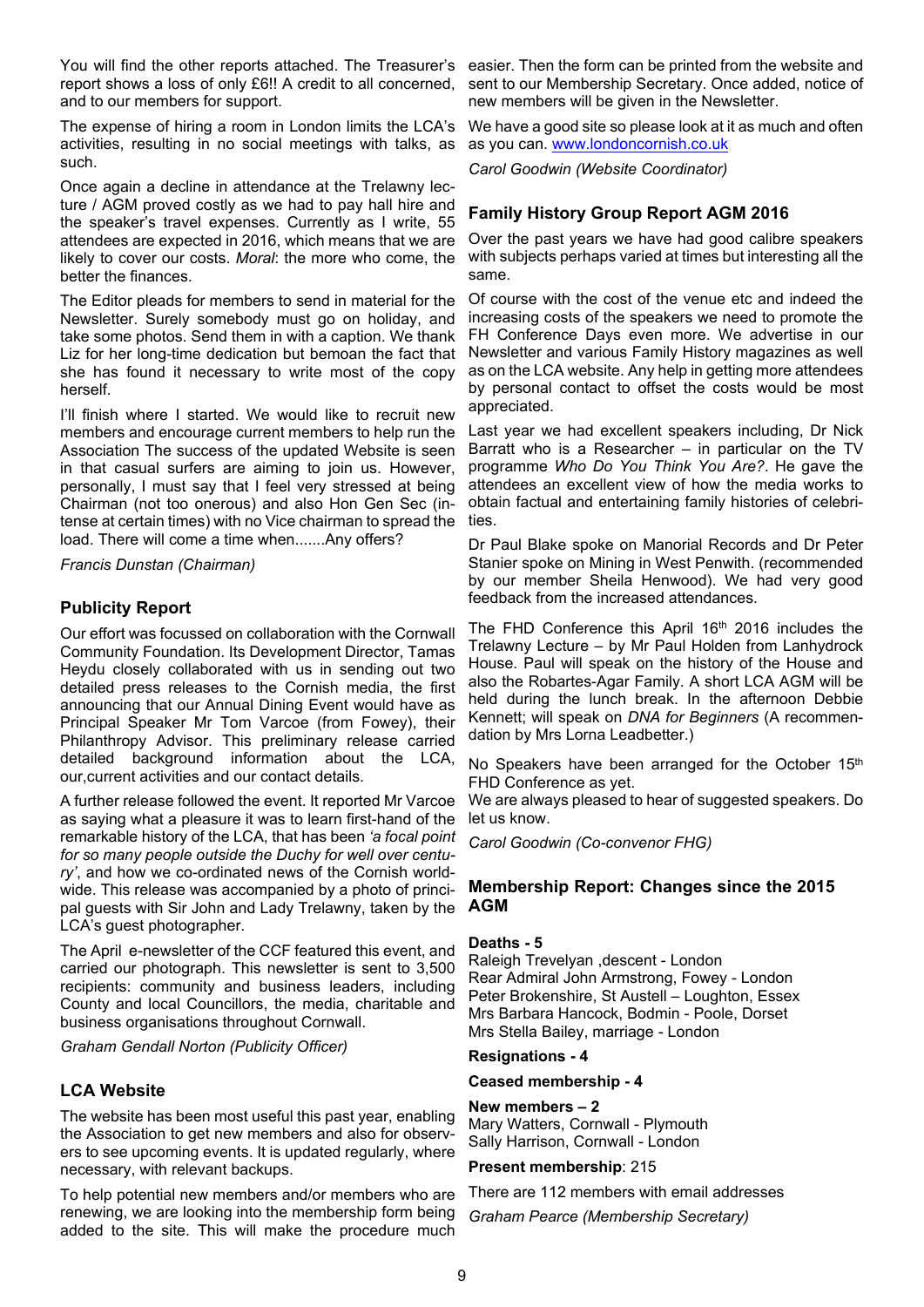### **Visits Report**

There were two visits this year:

1) *London Metropolitan Archives* on 28th May 2015.

There was a tour of the Public Rooms and we were shown some original documents which related to Cornwall, in the Huntley Room. This visit followed from a talk by David Luck on 'An Introduction to the Collections at the London Metropolitan Archives' at the Family History Day in April 2015. There were 10 people on this visit.

2) *The Foundling Museum* on 22nd November 2015. We were given a tour by Jane King, who had previously given us a talk about the Foundling Hospital at the Family History Day in October 2014.

There were about 13 people on this visit. Attendance by LCA members was rather poor and only made up by friends.

This year we have a visit planned to the Imperial War Museum on 2nd June 2016. Please let us know if you would like to join us.

*Mary Timmins (Visits Coordinator)*

#### **Newsletter Report**

The Newsletters, which are published four times a year, aim to promote the London Cornish Association by reporting on past events and publicising forthcoming activities in the hopes that this will encourage members, and any visitors who are in London at the time, to participate in the Association's social programme. We also include news from our cousins around the world as well as items of general Cornish interest which we think will be enjoyed by our readers.

The newsletters are available both as a hard copy and an emailed version (with coloured pictures!) and they are included on the LCA website (www.londoncornish.co.uk).

Copies are sent to members, to local and overseas Cornish Associations, the Cornish media and Cornish MPs as well as organisations such as the Cornish Gorsedh and four of the UK Legal Deposit Libraries.

The cost of postage is an ongoing issue with the local price expected to rise again in April 2016. Some time ago we found that if we squeezed them into an A5 envelope it was substantially cheaper. The only drawback is that it involves me having to cover the 200-odd copies, two at a time, with a bread board and 'jumping' (literally!) on each to squash them flat enough to pass through the Royal Mail's measuring slot! A laborious task but one which

saves about 20p per newsletter – a total of about £44 per mailing - so worth the effort, and it reduces the need for gym membership!

Members will have noticed that from time to time, the newsletter has had fewer pages. In order to produce it, I rely on our readers to contribute information/photos/stories etc. Sadly, the amount of copy which has been coming in has dropped considerably in the last couple of years. There have also been a couple of occasions in the last year or so where we have not been able to include reports on past events because no one had sent one in. This is a pity as we usually get good feedback on our events and it would be lovely to share it with those who were unable to attend.

Having less copy has greatly increased my workload. Some people have kindly sent in 'leads' which I really appreciate but doing the research to convert them into even a short article can mean several hours of work, a challenge when I work full time. I am happy to write sections of the newsletter but in order to provide variety in both content and style, we really need contributions from our members and friends. We appeal to you to send in items of general news with a Cornish interest which could be considered for inclusion – a short item on something you have seen or attended, a photo with a caption, a report on one of our events etc etc. All would be most welcome. They can be sent to me via email or by mail. You will find both addresses on the back page of the newsletter.

I would like to end by thanking those members who have sent items in for the newsletter over the past year. Your contributions are most gratefully received. Please keep them coming in!

*Elizabeth Broekmann (Editor)*

#### **Treasurer's Report**

*Income and Expenditure Statement for the year ended 31st March 2016*

| Bank Account Balance March 31st 2015 -                                                                                                                                                                      |                                | £7277.75 |
|-------------------------------------------------------------------------------------------------------------------------------------------------------------------------------------------------------------|--------------------------------|----------|
| Income<br>Subscriptions<br>Donations<br>Interest Received                                                                                                                                                   | £3104.50<br>£176.00<br>£21.46  | £3301.96 |
| <b>Expenditure</b><br><b>Printing Newsletter</b><br>Postage, Paper and Envelopes £786.07<br>Insurance<br>Expenses, Publicity & Special Events £341.38<br>Annual Dinner, Family History<br>and Social Events | £1105.00<br>£738.68<br>£324.50 |          |
| Website                                                                                                                                                                                                     | £2.00                          | £3307.63 |
| Deficit of Income over Expenditure                                                                                                                                                                          |                                | -£5.67   |
| Bank Account Balance March 31st 2016                                                                                                                                                                        |                                | £7272.08 |

#### *Notes*

At the financial year end 31st March 2016 the Association held a bank balance of £7272.08, a decrease compared to the previous year end with income slightly less than our outgoings.

Our main source of income is the annual membership subscription which remains unchanged at the current rate of £15 for the coming year. We are also grateful for donations that members feel able to make.

Once again a decline in attendance at the Trelawny lecture proved costly as we had to pay hall hire and the speakers' travel expenses. To try and contain these costs we have incorporated the next Trelawny lecture and AGM into the April Family History Day which we hope will prove successful.

The Annual Dinner moved to a lunch this year and was very successful although not profitable. Council have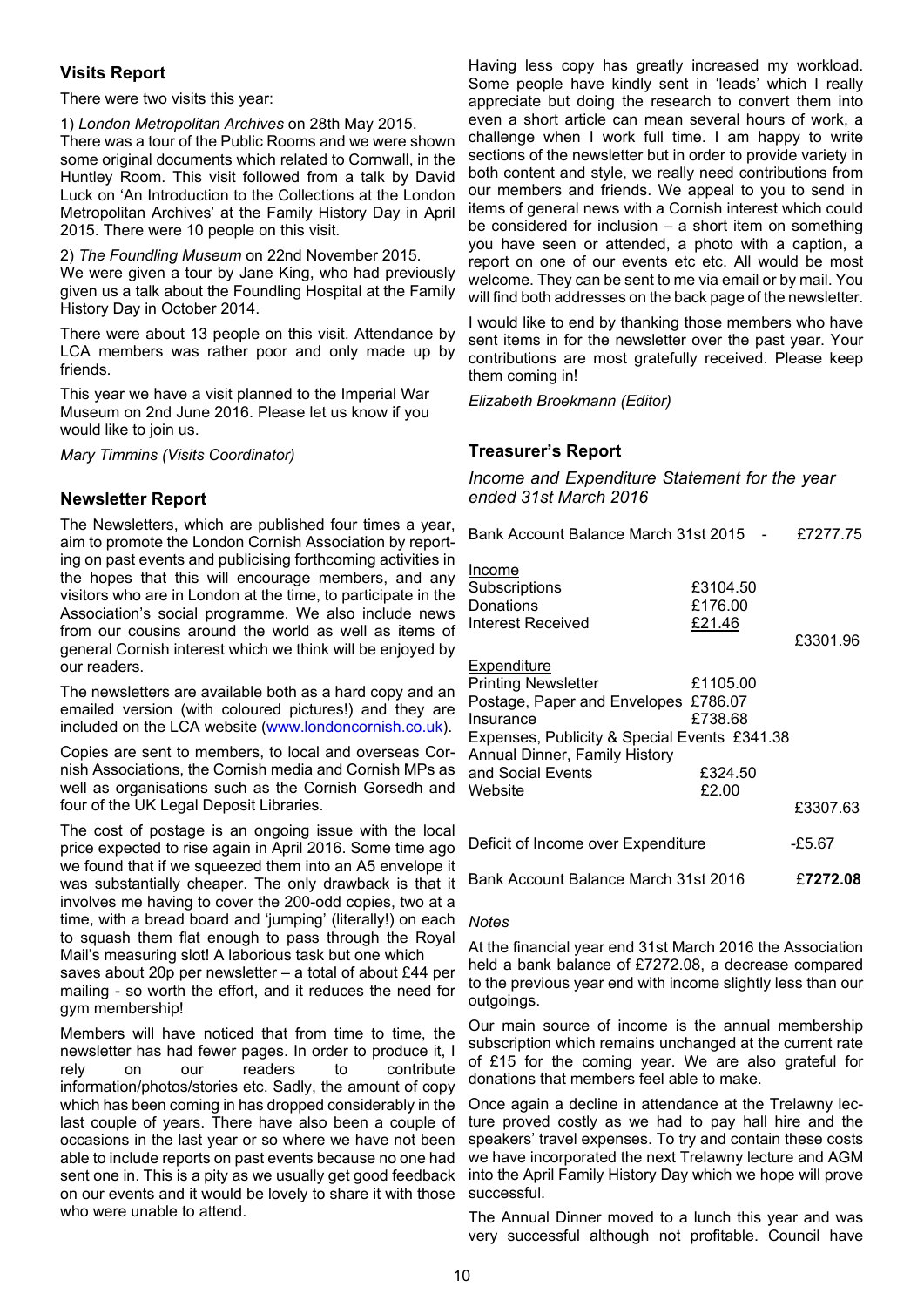agreed to support this prestigious event to enable it to continue.

Family History days held in April and October were well attended and able to cover their costs.

Printing the Newsletter continues to be our largest expense and this year the cost of postage and stationary has risen but we feel it important to maintain contact with all our members.

In future we hope to make more use of our re launched Website www.londoncornish.co.uk to keep our members informed.

As in previous years we held our council meetings and several social events at the Penderel's Oak Restaurant so saving the cost of a meeting room or hall.

*Jacqueline Trembath (Treasurer)*

# New Members

*We welcome the following new members who have recently joined the LCA:*

- Mrs. Sally Harrison who is Cornish by descent and living in London
- Miss Mary Watters, originally from Brane, Sancreed who now lives in Plymouth.

*Do you know anyone who has Cornish connections – whether by birth, descent or marriage? Why not encourage them to join the LCA? They can obtain an application form from:*

The Membership Secretary 17 Trellyn Close **Barming** Maidstone ME16 9EF

or on the website: www.londoncornish.co.uk

# A note from member Yvonne Trembath

Reading in the Spring Newsletter that Liz Broekmannn has been its editor par excellence approaching twelve years, I was transported back to 2005.

Priscilla Oates was our Chairman at that time and was living and working as a school teacher in Hemel Hempstead and she invited members of the LCA to have their Annual Lunch there. My late husband Ted and I were also residents (I still am) and we were on hand to assist as 'welcomers'.

We enjoyed an excellent lunch at a local inn during which Liz offered her services as our editor and the rest, as they say, is history!

Priscilla had borrowed the school mini bus and following lunch, she with her friend and work colleague Sarah, took our guests on a scenic tour of the local area before they returned home.

I'm confident I can on behalf of *'One and All'* thank Liz very much for her sterling work over the last eleven years and maybe be cheeky enough to hope she will feel able to continue for many more.

## London Cornish Pilot Gig Club Gets a Taste of Glory

The newly formed London Cornish Pilot Gig Club has successfully navigated its way through its first appearance at the World Pilot Gig Championships that took place on the Isles of Scilly on the first May Bank Holiday weekend. Competing alongside about 150 other gigs, the London rowers, who are normally to be found training at Richmond Upon Thames, weren't as used to the Atlantic swell and choppy conditions, but managed to win their heat for a podium finish, despite coming third...from bottom! The crew saw just getting to the championships to compete as an achievement in itself, helped along by the kindness of Devoran Pilot Gig Club who lent them their gig, *Fear Not*, for the race.

Pete Chalkley, Secretary of the London Cornish Pilot Gig Club who attended the London Cornish Association luncheon in March and is originally from Saltash, said *'The setting was spectacular, the welcome from the gig rowing community incredibly friendly and the rowing was great fun. We'll definitely be heading back next year. We appeared on BBC Spotlight and are getting lots of interest from Cornish rowers in and around London. We are keen to get more people involved in the club. If you would like to get involved or know friends or relatives who might, do get in touch!'*

The club has had an offer accepted to buy its first gig, *Fury*, currently owned by Falmouth, and is now busy trying to raise the funds needed. It is hoped that the gig will be launched on the Thames in the next few months bringing this unique part of Cornish culture to the capital. You can follow the club's progress at www.londoncornishpilotgigclub.org.uk and get in touch using lcpgclub@gmail.com

The London Cornish Pilot Gig Club has grown out of the monthly Cornish 'ex-pat' gathering in London, Wreckers Wednesday, which will be holding a special summer barbecue event at the Richmond Bridge Boat Club on the afternoon of Saturday 2nd July. One and all welcome! More details are

at https://www.facebook.com/wreckerswednesday/.



*The London Cornish gig crew next to the gig 'Fear Not' on the beach at Hugh Town on St Mary's*

*'Proper Job'*, Liz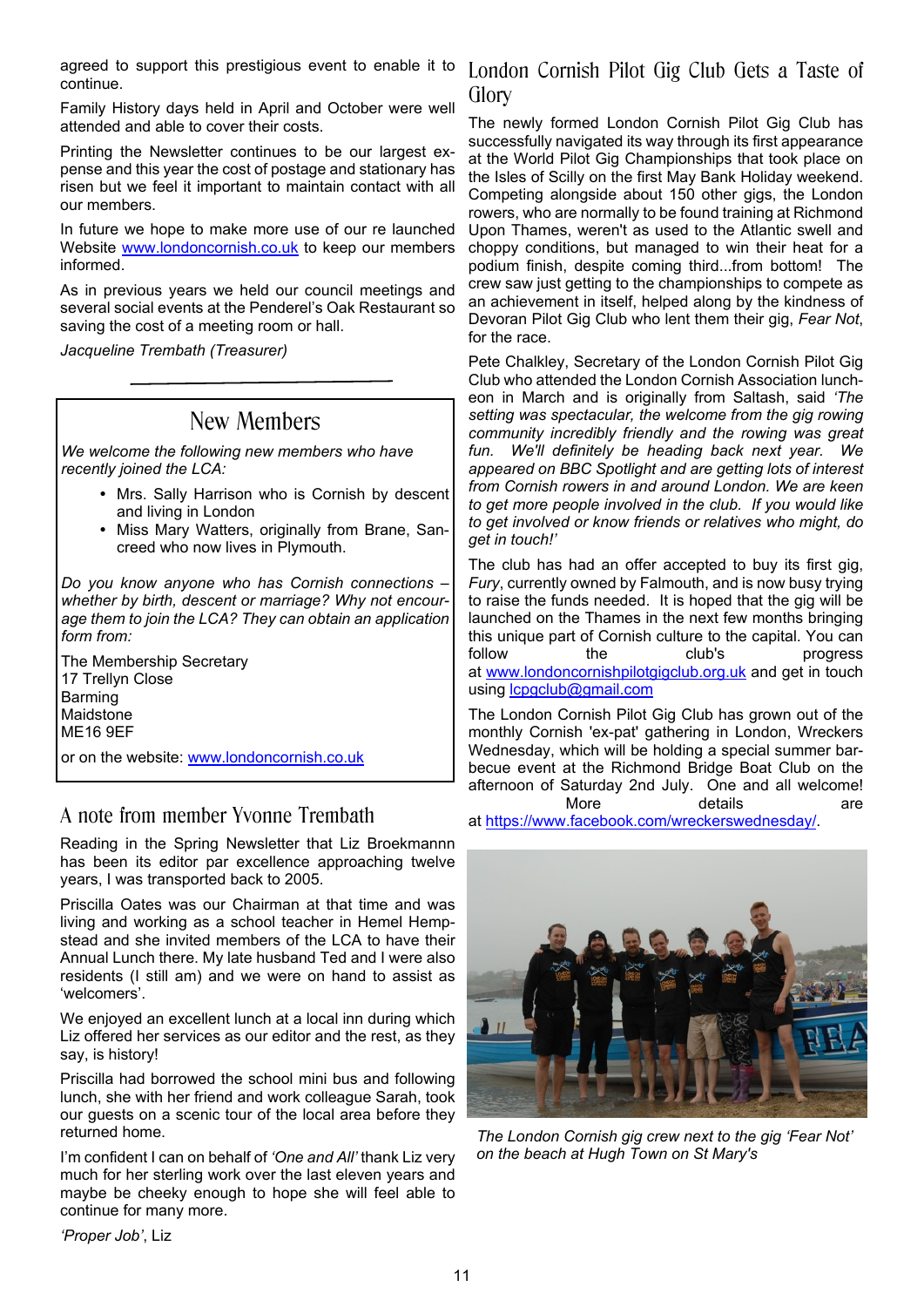# In The Footsteps Of Poldark

Any members who have read Winston Graham's 'Poldark' novels, or seen the TV show, or both, will be interested to hear about our experience on the 'Poldark Walk' in Falmouth.

We met the leader, Paul Simmons, of Walkitcornwall, fetchingly clad in tricorne (despite requests from the female members of the group, the weather ruled out the full Aidan Turner 'monty'!) outside the Maritime Museum and there followed an hour and a half of entertaining and educational exercise as we followed Paul around the main sights of Falmouth, which he linked amusingly to highlights of the Poldark novels.

Despite having holidayed in Falmouth for more than twenty years, we learnt many new and interesting facts on the walk, including: the many decorative pillars and columns which adorn the frontage of many of the older shops in Market and Arwenack Streets, and which had been passed unnoticed by us before, were put in place to support the living-quarters of the families living 'over the shop'; the launching-slip of Falmouth Yacht Club was built by American troops preparing for the D-Day landings; Winston Graham sited the fateful meeting of Captain Blamey and Verity Poldark in one of the handsome Georgian houses opposite the marina and their wedding in the church in the middle of town; and, most spectacularly of all, the last trial in the UK for cannibalism (the 'Mignonette' trial) was due to be held in the old Court House in Falmouth (at the top of the High Street) but was adjourned to Truro and later London for fear of local reaction as the accused came from the area.

If anyone visiting Cornwall is interested in these walks the website is at www.walkitcornwall.co.uk.

*Gill and Chris Woon*

## Helston Museum Preserves Its Photographic Collection

Helston Museum is currently digitising its vast photographic collection, including thousands of images of Helston and the Lizard. Supported by a £36 700 Heritage Lottery grant, this project will take an estimated 18 months.

Twelve volunteers are working with the museum's digitisation officer, Karen Bell to scan, catalogue and re-package all the old photographs.

This digitisation project has two key aims – to ensure the survival of the photograph collection and to enable public access to the images, a boon for historians and family historians. Access to the collection will be through the museum's website www.helstonmuseum.co.uk.

In addition to the digitisation aspect of the project, the museum will develop a range of activities and resources suitable for use by schools and community groups.

## Preserving Cornwall's Musical Heritage

Member Lorna Leadbetter recently heard from one of her Cornish contacts who, some years ago had written a book about the village where she went to primary school and where her grandfather played in the local brass band. He had been approached by someone from the Cornish Mu-

sic Archive who are looking for information on brass bands. Lorna thought that our members might be interested in this project, and that some may be able to provide information for the CMA and so she contacted Tony Mansell, website manager for the Federation of Old Cornwall Societies, who is involved in this project. He has written the following article which explains what the CMA is and what it is doing to ensure that the musical heritage of Cornwall is preserved.

#### *Argh Ilow Kernow (The Cornish Music Archive) Gather up the fragments that remain…*

Cornwall Music Archive is an organisation formed by the Institute of Cornish Studies of Exeter University and Lowender Peran with the aim of researching and archiving Cornish music. The information gathered will reside at Kresen Kernow and be available for public use.

At this time we are particularly interested in the brass band aspect of the archive and would love to hear from anyone who has any information that may help to build this important record of our heritage.

Many bands are well-known throughout Cornwall while others are more obscure, possibly because they existed many years ago and maybe for only a few years. Wellknown or obscure, we need them all. Perhaps one of your relatives was a brass band composer or the conductor of one of our many bands. Perhaps you were a player or are someone with an interest in the movement. If so then we would love to hear from you.

The sort of thing being collected is wide-ranging as the following list shows but even stories and anecdotes could help to complete the jigsaw puzzle that we are trying to build.

- Cornish brass band music: The title and composer of music written by someone from, or living in, Cornwall.
- ü Cornish Brass Bands: Name, date formed, photographs, names and dates of conductors, contesting activity, any major engagements with dates of newspaper reports and, if applicable, date disbanded.
- ü Brass Band Contests: We know about the WEBF (Bugle Contest) and the Cornwall Brass Band Association Contest but there were others in our villages and towns. Many have come to light and, with your help, we can extend the list.

Please have a good think about this and consider if you can help contribute to this important Cornish archive.

Oll an gwella, Tony Mansell

(Bardh Kernow / FOCS Website Manager) 15 Kerensa Gardens, Goonown, St Agnes, Cornwall TR5 0YX

Tel: 01872 552098 Mob:07812 463746 tony.mansell369@btinternet.com

*Do we have your correct email and mailiing addresses? Please let us know if you change your address. Contact the editor on editor@londoncornish.co.uk or at the address on the back page*

ü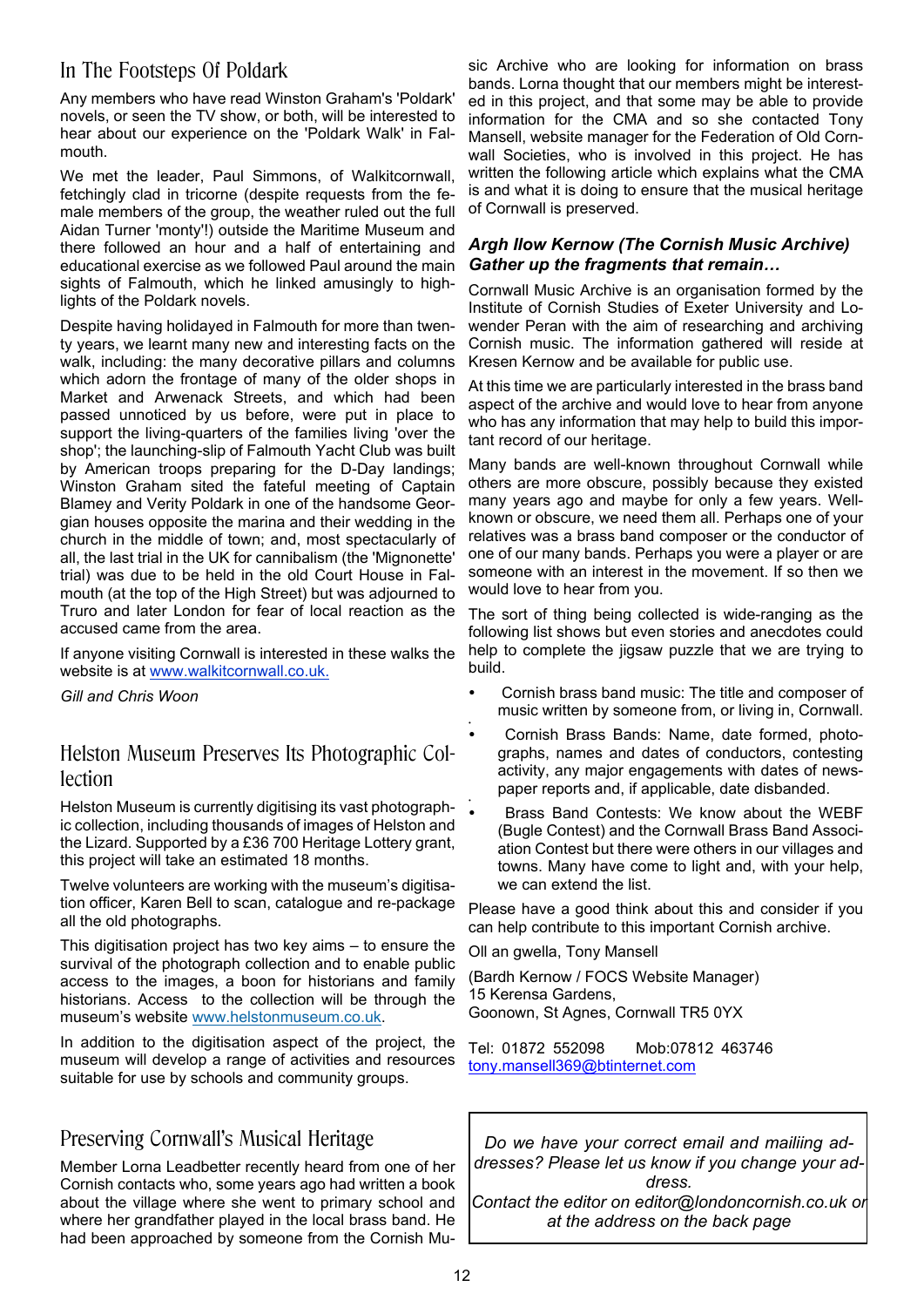# A Policeman's Lot is Not Always a Happy One

*At our last Family History Day, member Brenda Keer mentioned her great grandfather who served as a policeman in both London and Penzance. She kindly agreed to share his story:*

My great-grandfather, William Henry Green was the son of James Green and Elizabeth Lugg. He was born in 1821 and baptised at St Buryan on 21 October. He married Alice Stone 16 September 1848 at Paul Parish Church and they had six children, five boys and one girl. For over thirty years William Henry was a Borough policeman in Penzance and when he died in 1909 he was given a police guard of honour.

Prior to this he had spent three years in London in the Metropolitan Police, joining on 7 April 1845 and resigning on 4 May 1848. His referees were John Paynter Esq, Boskenna, Penzance and William Kneebone of Penzance. There are no other personal records surviving.

There is a family story that when he was staying in the police section house in London he had his watch stolen. This apparently helped him decide to return to Cornwall and join the Borough force. No records of Penzance Borough survive. However the Minute books do contain some useful information about the force. The Minute book for 10 March 1857 (DC/PEN/4) states:*Read a report from the Watch Committee stating that out of the thirteen applications for the situation of Police Officer they had appointed William Henry Green of Ludgvan aged 35.* The only other information about him states that on 28 April 1857 he was receiving 16 shillings per week.

He died at 15 Prospect Place, Penzance on 23 November 1909 and is buried in Penzance cemetery where there is a headstone naming his wife Alice (d.23 Nov 1900 aged 80 years), William Henry and their unmarried daughter Emily Jane (d. 29 June 1921 aged 66 years).

## Government withdraws its funding of the Cornish language

At the end of April, the government announced that it would no longer provide funding for the Cornish language, something which it has done since 2003. The following is the response of Gorsedh Kernow which was issued at the time.

#### **Grand Bard condemns UK Government's indifference to Cornish culture**

Gorsedh Kernow is appalled at the UK Government's decision not to support the Cornish language.

Railing against the recent withdrawal of funding in support of one of Cornwall's unique cultural assets the Grand Bard of Cornwall, Dr Merv Davey, spoke of the anger and disgust being expressed by people all across Cornwall, from fellow Celtic countries and from countless Cornish cousins overseas.

A promise was made to the people of Cornwall and that promise has been broken, said the Grand Bard.

Compared to the money approved and spent on our behalf by the Government on cultural 'trips and activities' for the boys and girls in power at Westminster the £150K we are April 2014.asking for is a comparative drop in the ocean.

Let's be blunt about this. This is an ideological decision based on indifference and not a financial one based on fiscal responsibility.

James Wharton MP, the Minister for Local Growth and the Northern Powerhouse at the Department for Communities and Local Government, who rubber stamped the withdrawal of the promised funding, stated in his letter to the Leader of Cornwall Council, Cllr John Pollard that '*As Cornwall continues to implement its Devolution Deal, I look forward to hearing more about the great progress that has been made and encourage you to work closely with the Department for Culture, Media and Sport to ensure the continued recognition of Cornish culture.'*

The Minister obviously felt he wanted to rub a bit more salt into the wound, said the Grand Bard, which is particularly cruel and dismissive to Cornish people. When it comes to making such statements it seems that he is just not prepared to deliver on promises made.

Ironically, some of Cornwall's representatives even took their parliamentary oaths in Cornish, but have failed to fight for the language.

The Cornish language is a great source of pride for Cornwall and is part of what makes Cornwall and the Cornish unique, said fellow bard Julian German, Cornwall Council's Cabinet Member for Economy and Culture.

Over the last five years use of the language has increased and this is reflected in street names, signage and on mainstream and social media. Just as importantly, it supports our local and visitor economy as the increase in the use of the language in marketing and tourism has proved.

The decision has also angered Malcolm Bell, Head of Visit Cornwall, who said The Cornish language is an essential part of the Cornwall brand.

*The response of the Cornwall Council to the announcement was as follows:*

### **Council condemns Government decision to cut funding for Cornish language**

Last updated: 13/05/2016

Cornwall Council has condemned the Government's decision to cut all its funding for the Cornish language with immediate effect.

The Government has provided up to £150,000 a year to support the Cornish language since it was recognised under the Charter for Regional and Minority Languages in 2003. This grant has been used to support the development of the language, including funding a range of educational activities. At the end of last year the Council was asked by the Government to submit a bid for funding for the current financial year. This bid was supported by MPs, George Eustice and Sarah Newton, as well as Cornish Members of the House of Lords, Cornwall Chamber of Commerce, and the Cornwall and Isles of Scilly LEP.

The Council has now received a formal letter from the Department of Communities and Local Government stating that it was not providing any further funding to support the development of the Cornish language – despite the recognition of the Cornish people as a national minority in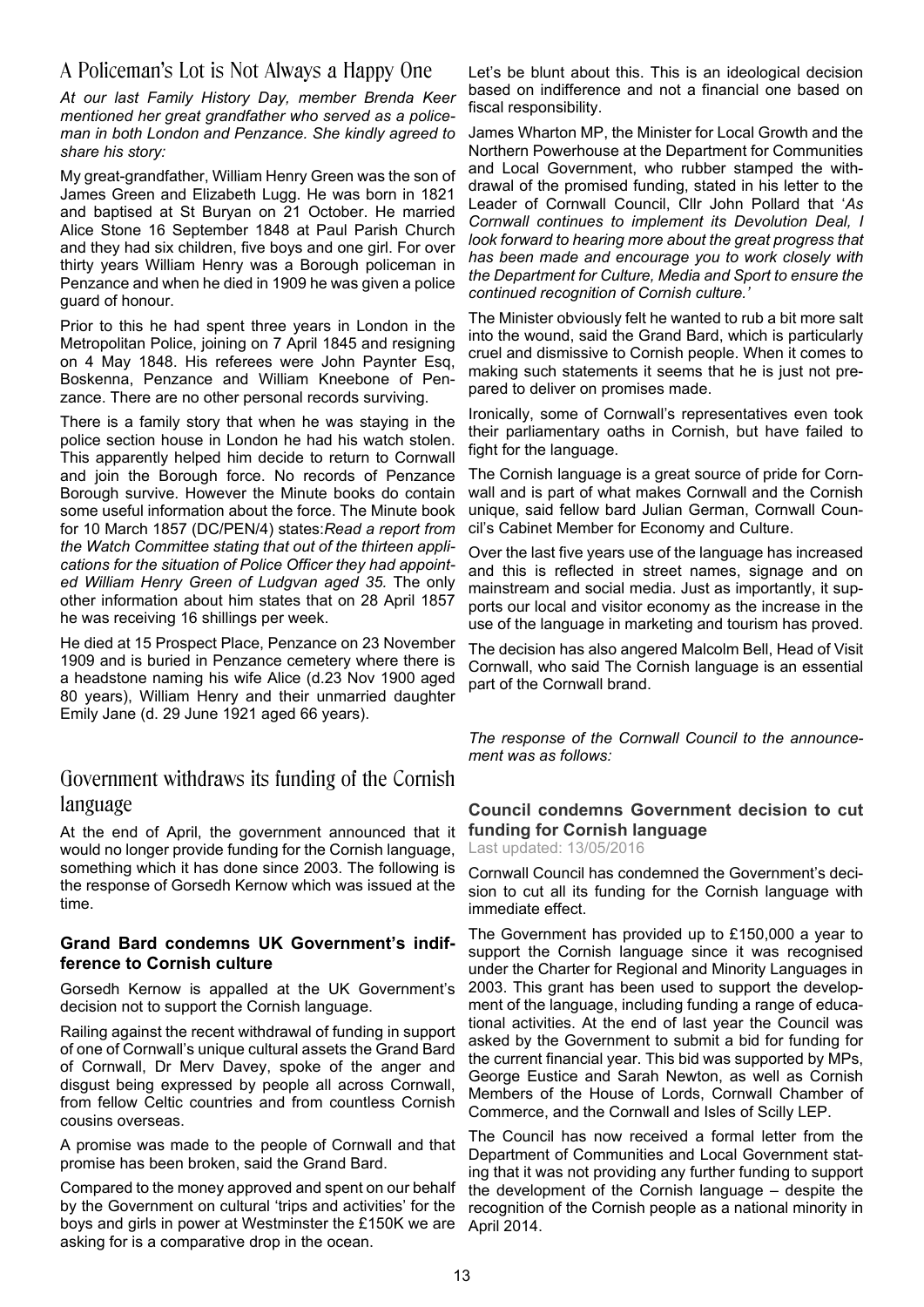Criticising the decision of *th*e Government Julian German, the Council's Cabinet Member for Economy and Culture, said *'The Cornish language is a great source of pride for Cornwall and is part of what makes Cornwall and the Cornish unique. Over the last five years use of the language has increased and this is reflected in street names, signage and on mainstream and social media. Just as importantly, it supports our local and visitor economy as the increase in the use of the language in marketing and tourism has proved.'*

*'The Government's decision not to support Cornish with any funding whatsoever goes against the international agreements they have signed up to and that makes no sense at all. Cornwall has received funding from Government for a number of years and all we asked for was to continue at this level of funding.'*

*'The Prime Minister makes a point of telling us how much he loves Cornwall and the Devolution Deal highlights the Government's recognition of our unique culture and heritage. However, when it comes to backing those statements up, the Government just doesn't deliver for Cornwall.'*

The decision has also angered Malcolm Bell, Head of Visit Cornwall, who *said 'The Cornish language is an essential part of the Cornwall brand.'*

Cornwall Council will be working with the Cornish language, community and representative organisations such as the Gorseth to discuss how to protect and develop the Cornish language in the future.

#### **A Petition against the withdrawal of Government funding for the Cornish language has been launched**

In 2002, Cornish was granted official "minority language" status under Part II of the 1992 Council of Europe Charter for Regional and Minority Languages (Hansard 5 Nov 2002 : Column 207W).

A petition against this decision has been launched by Dr Jon Mills and in early June, already had 8 609 signatures. When it gets to 10 000 signatures, the government will respond to the petition and if it reaches 100 000 signatures, it will be considered for debate in Parliament.

The petition will be available until 21st October. If you would like to sign it, go to

https://petition.parliament.uk/petitions/128474

# Taking Pride In Our Heritage: St Piran's Day Address By The Grand Bard

#### **'***Handle Cornwall With Care'* **says Grand Bard of Gorsedh Kernow**

*'The Cornish are an open-hearted people, but we will not be taken for granted,'* said the Grand Bard of Cornwall, Merv Davey, *Telynor an Weryn*, as he addressed a substantial, flag waving crowd at Truro's High Cross today.

Celebrating St Piran's Day, the patron saint of tinners, the Grand Bard was inspired by the noisy crowd of enthusiastic schoolchildren, who with teachers and parents had joined the annual St Piran's procession alongside countless Cornish supporters as they snaked their way through the town.

*'It's now almost two years since we gained recognition of our National Minority status and we must continue to consolidate and assert this identity.' said Merv Davey.*

*'We must learn to rise above petty definitions of Cornishness and encourage and support all those who feel that indefinable sense of place and longing to embrace our Celtic culture and play a full part.'*

*'We have a long history of welcoming people into our culture and we applaud all those who cherish Cornish and Celtic culture as we do, but to those who are not so bothered about our heritage we say loud and clear, 'Handle Cornwall With Care'.*'

Swelled by ranks of attentive onlookers the sizeable crowd was urged to take inspiration from the Cornish men and women, some famous and many not at all famous, who have helped make Cornwall great.

*'Let's be inspired by our beautiful Cornish language, still very relevant and still present, for example, as place names in our communities,'* said the Grand Bard, *'and perhaps we may in turn inspire others to learn a few words and phrases as a unique badge of identity.'*

Referring to plans for a National Library and Archive in Cornwall, which was also a key point of reference for the Deputy Grand Bard Elizabeth Carne, *Melennek,* in her address to the townspeople, the Grand Bard expressed a growing sense of pride with developments in Redruth.

'I am so proud to be Grand Bard at such an exciting time in Redruth's history. We must be even more ambitious for Cornwall and ensure that we show how proud we are with our towns and communities who have helped make things like Kresen Kernow - the new Centre for Cornwall - happen.'

# News from other Cornish Associations

### **With Apologies…**

We apologise for the fact that we have no news from other associations in this issue. My pleas for copy for the newsletter seem to have been taken to heart as, for the first time in years, we have no space to include news from our cousin!. I will endeavour to make up in the Autumn newsletter

# Are you planning a visit to London?

Please remember to let us know if you are coming to London. If possible, we would love to meet you. Contact us via the LCA website - www.londoncornish.co.uk

## *A warm welcome awaits you at the London Cornish Association*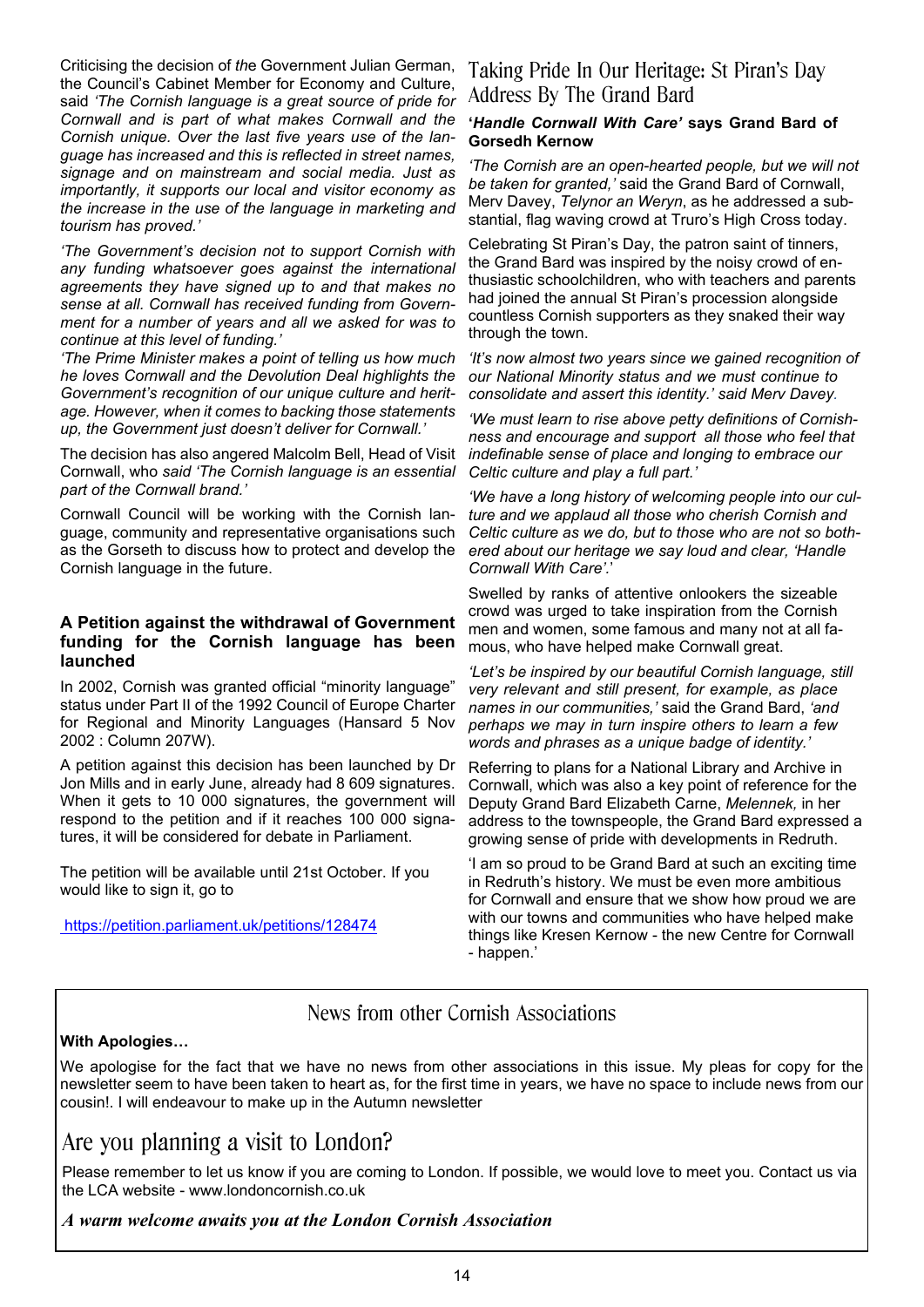# Mem Sec's Meanderings...

Spring is here and summer is approaching.

Please don't forget that subscriptions were due on 1st April. There are still a few who have forgotten to pay, but I thank those who have paid on time and offer an extra thank you to those who generously included a donation to the Association. If you have any questions about your membership, please don't hesitate to contact me. My address and telephone number are at the end of these *Meanderings*. I never like having to write off members for non-payment of their subscription, particularly when I do not know the reason they have not paid

We are pleased to welcome two new members. They are Mrs. Sally Harrison who is Cornish by descent and living in London and Miss Mary Watters, originally from Brane, Sancreed in Cornwall and now living in Plymouth. A number of you will know, or have heard of Mary who is an active member of the Torbay Cornish Association. She was also a member of Plymouth Cornish until it folded some years ago. Welcome to both of you.

Unfortunately, five members have decided to cancel their membership and I can now report that our membership stands at 211.

Once again I ask that if you know anybody who is of Cornish decent or perhaps has a Cornish interest, you encourage them to join the London Cornish Association.

In previous *Meanderings* I have said that about 100 of our members live away from the London area, many in Cornwall and abroad.

In my last *Meanderings*, I asked if anybody would like to re-establish the Trelawny Club, which was set up years ago for members up to the age of 30. It offered activities for the younger generation. Perhaps it can be re-started with a different upper age limit. What age do you think that should be? So far there has been no response. If you have any ideas, please let me or the Secretary know.

Looking through a book recently I saw an article on the National Explosive Works at Hayle Towans where strict precautionary measures were taken in the dunes to prevent the spread of explosions from one unit to another. Security was sophisticated for its time but it was not infallible as a disastrous incident at 10.35 a.m. on Tuesday

5<sup>th</sup> January 1904 proved beyond all reasonable doubt. On that morning the whole area was rocked by an explosion. The blast actually broke glass in St. Ives church windows across the Bay and, it was claimed, was heard as far away as Dartmoor. There were about 600 workmen and woman working at the site when the explosion happened. As everyone rushed out into the open air they were confronted by a dense cloud of smoke and dust which rose from the site and drifted out to sea. When the plant managers were walking through the sand hills to assess the damage they saw that two huts had completely disappeared. Sadly, this was where four workmen died. Apart from the damage to the church windows, there was extensive damage to properties across the Bay in St. Ives.

It was interesting seeing the many articles in a book I have. Its title is *Geography of Cornwall* and it was published in 1854. If I referred continually to all the interesting items I find in this book these *Meanderings* would go on forever! I'll put the book back on its shelf, but if anybody

has any questions regarding Cornish towns and villages of that era they are quite welcome to contact me.

Do you know what the sport 'Fencing' is? Well it is nonaggressive sword fighting, a sport I have never participated in. When we were in Cornwall earlier this year and reading the 'Village Magazine for Point & Penpoll' we saw that Beatrice Abram-Moore, a local 12 year old Cornish girl and the daughter of some friends of ours in Feock, had been selected for the England under 13s sabre squad which went to Poland for an international sabre fencing competition in March. I have since learned that she came 44th out of more than 230 competitors. She is now 4th in the England Youth Championship and since returning from Poland has been travelling all over the country to participate in sabre competitions. You may ask what a sabre is. Well, a sabre is a cavalry sword with a curved blade and is also one of three categories of 'fencing'. So well done our Cornish 'sabre girl'. To me this is something new and I hope that Beatrice continues waving the Cornish flag.

A news item I read recently asked '*Do you fancy eating seaweed?'.* Well it said that the Cornish Seaweed Company in Falmouth is harvesting seaweed and supplying the supermarkets with kombu which it then explained is a type of edible kelp that has an effect on taste buds. It can be sold as flat wide strips and is sweet and salty when dry and soft and mild when cooked. Sounds tasty, I'll have to try it some time.

Another item: Do you know that there is a Pasty Museum in the Mexican town of Real del Monte? This town is about 5000 miles from Cornwall where Cornish miners settled in the mid 1800s when they helped to revive the silver mining industry. Now, many years later, there are plans to open an attraction in St. Austell which would be more than a museum. It would provide cookery demonstrations and be a showcase for food and drink products from all over Cornwall including sea food, bread, cheeses, wine and beer. This sounds like an interesting plan and I hope it develops. !t will be another attraction to visit.

Enough from books and newspapers for these *Meanderings.* Perhaps I'll find something more for another time.

When writing this I suddenly remembered that it is close to Helston Flora Day. It is now quite some years since Jenny and I took part in the midday dance which we both thoroughly enjoyed. But of course this will all be over for this year when this Newsletter is printed and sent out to mem-

bers. If you get the opportunity to visit Helston on  $8<sup>th</sup>$  May next year or in a future year go along enjoy seeing smartly dressed people in the midday dance happily dancing through the main streets and in and out of the shops and through gardens.

Well that is all for now and once more, I hope you have found these *Meanderings* to be of interest and I hope that they helped bring back memories and give you some *'food for thought'*. (Perhaps seaweed?).

I hope that the weather this winter was not too disruptive for you. As I said in my last *Meanderings* be prepared for a late winter, but don't worry as summer is on its way. I think it has arrived.